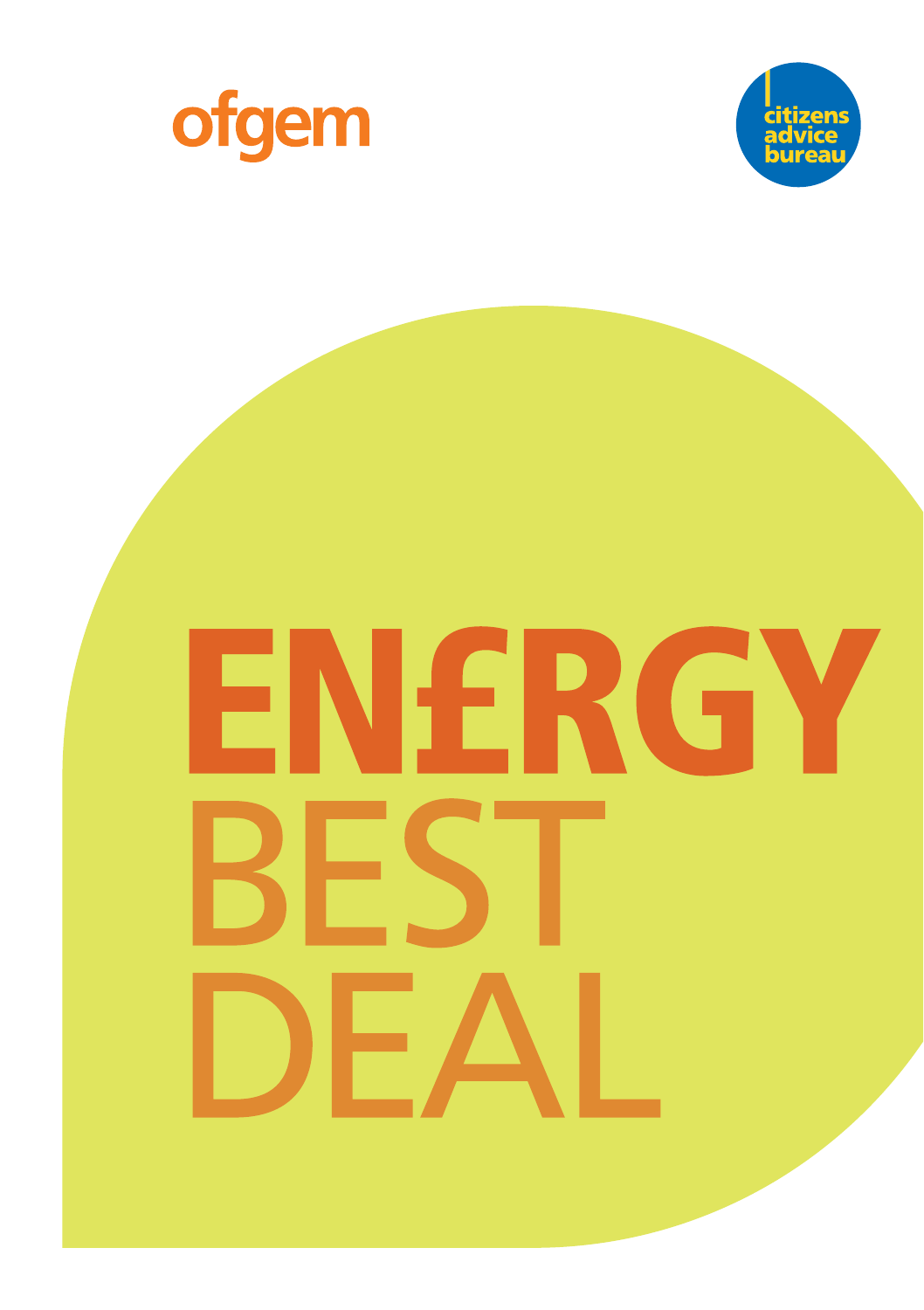This booklet is aimed at consumers in England, Scotland and Wales. Unless otherwise indicated, information is valid in all three countries. The booklet has been produced by Ofgem, Citizens Advice and Citizens Advice Scotland as a guide to help you get the best deal from your energy supplier. It also highlights the help that is available from both energy suppliers and government if you are struggling to pay your energy bills.

All information in this booklet is correct as of August 2014.

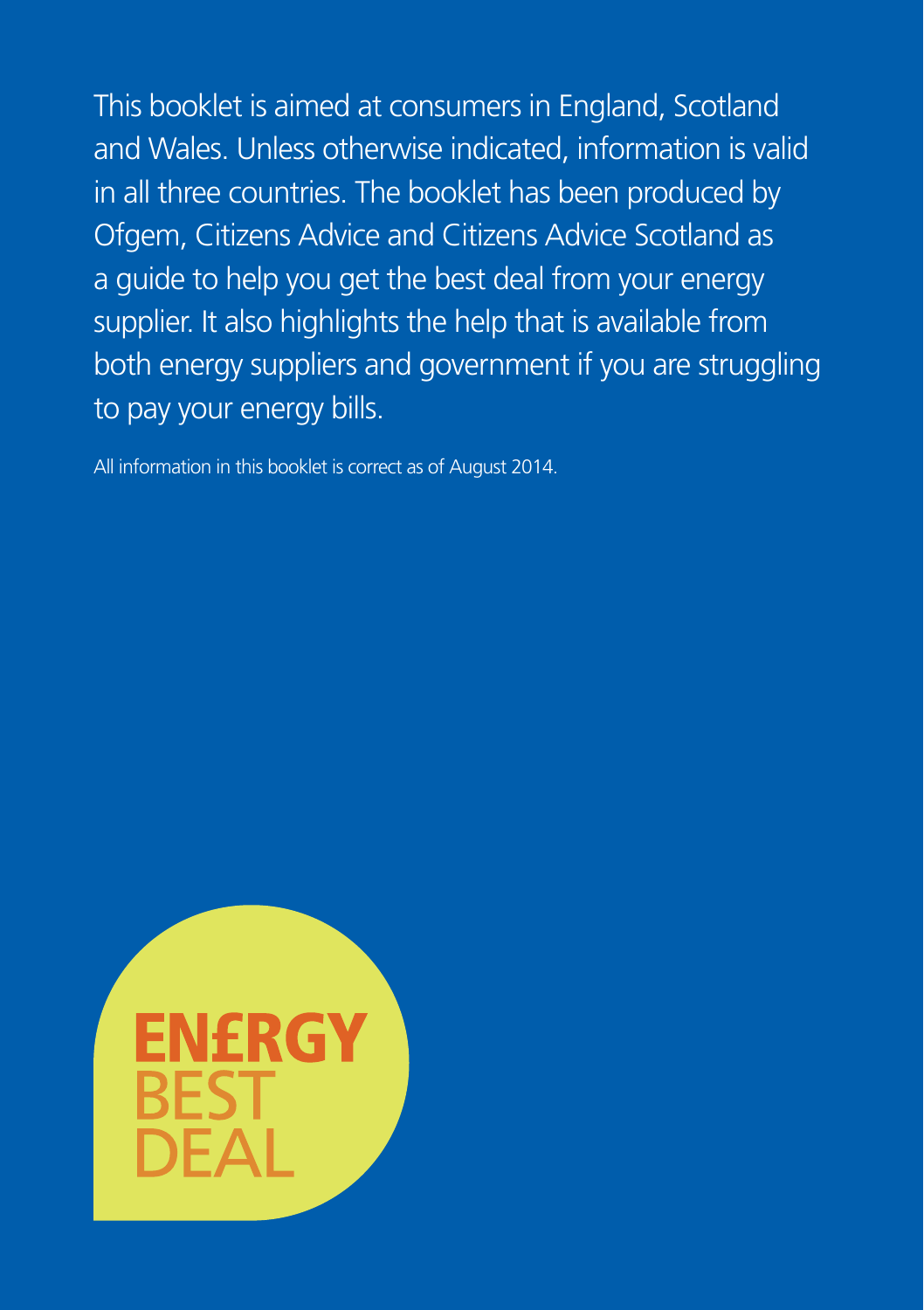## **Contents**

#### Section 1

#### **Shop around to reduce your energy costs by switching tariff, payment method or supplier**

- Understanding your choices.
- Simpler clearer fairer.
- How to find the best deal.
- How to choose the best payment option for you.
- How to get the best deal on your energy.
- How to make further savings: group buying.

#### Section 2

## **Where to go for help if paying your energy bills is a struggle**

- How you can access special services.
- 19 How to get help paying your energy bills.
- Help in winter.

#### Section 3

#### **How to save money and use less energy in your home**

- Where to find help.
- Schemes to improve energy efficiency and save money.
- Energy Companies Obligation.
- Green Deal.
- Nest.
- Home Energy Efficiency Programme.
- Tips for saving energy.
- Energy suppliers' contact numbers.
- Other useful contact numbers.

Telephone numbers are relevant in England, Scotland and Wales unless otherwise stated.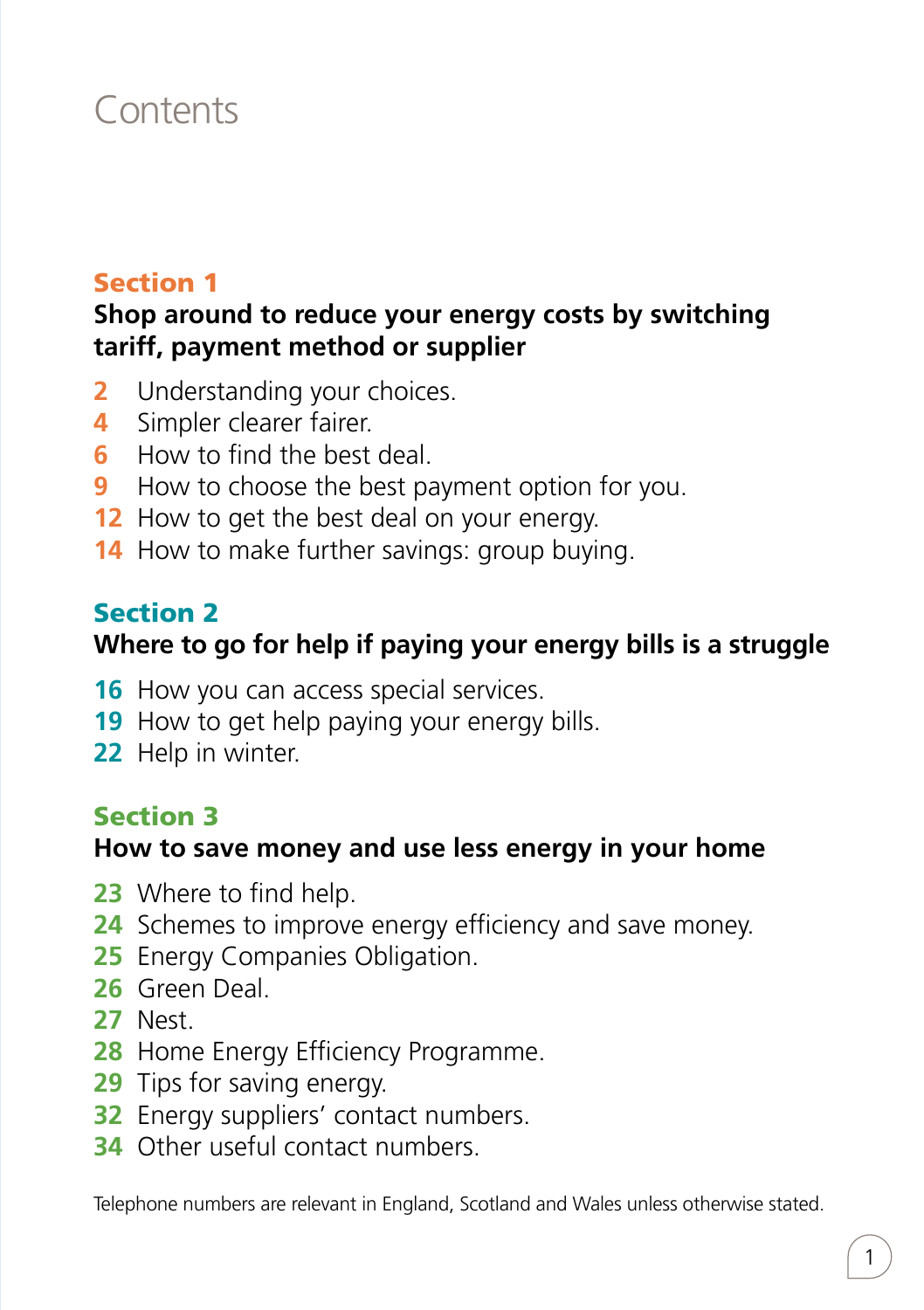

**Shop around to reduce your energy costs by switching tariff, payment method or supplier**

# Understanding your **choices**

To make sure you are on the best energy deal, ask yourself these questions at least once each year:

- Would switching supplier(s) save me money?
- Am I on the best energy tariff (most suitable for my needs)?
- Could I get welfare benefits?

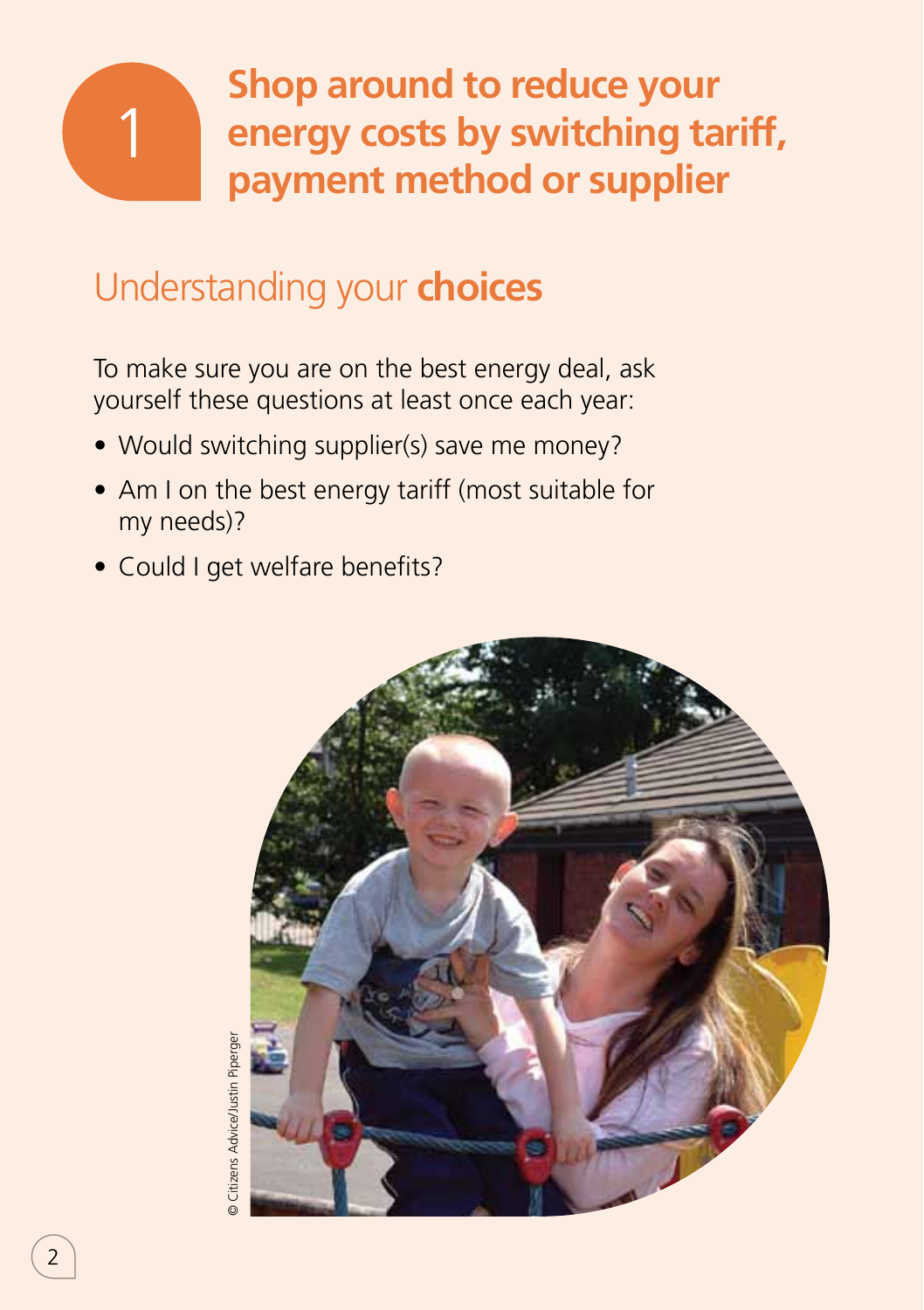#### Top tip…

Most energy suppliers offer fixed price tariffs, where the price of a unit of energy will stay the same for the length of the energy deal. These may be cheaper than other tariffs but be aware that you may need to pay by direct debit, and that the amount you pay could increase if you use more energy.

There could be penalties if you switch before the end of the current deal, but at the end of the deal your supplier must transfer you to their cheapest variable tariff with no end date.

For example, there are online, fixed, single and dual fuel tariffs.

- Am I on the best payment option? For example, you can pay with a pay-as-you-go meter, quarterly by cash or cheque or by monthly or quarterly direct debit.
- Could I get a grant to improve the insulation and energy efficiency of my home?

#### Top tip…

If you talk to a sales representative who knocks on your door or who has a sales stall in a supermarket, it is important to remember that they may only work for one energy supplier so they will only be able to show you deals from that particular supplier. It is important to have information from your annual summary or latest bill with you when considering any deal.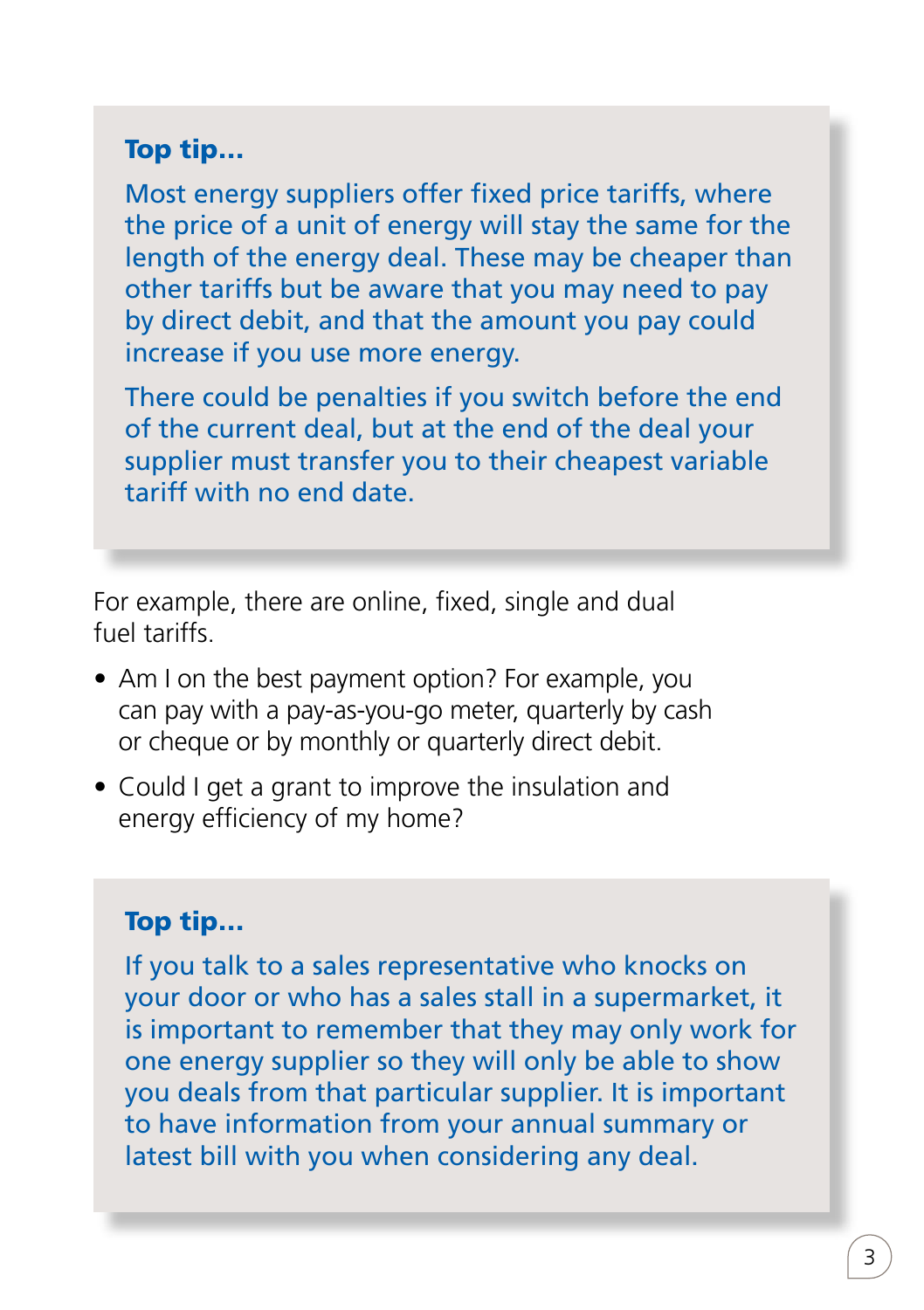# **Simpler clearer fairer**

Ofgem, the energy regulator, has made changes that mean it is now easier than ever to shop around and choose the best energy deal.

## **Simpler**

Making it easy to compare energy deals:

- one charging structure  $-$  a standing charge and a unit rate
- only two cash discounts can be offered  $-$  one for dual fuel and one for managing your account online
- suppliers are limited to four tariffs for gas and four tariffs for electricity.

## **Clearer**

Suppliers must keep you informed by:

- telling you which tariff is cheapest for you on bills and other communications
- giving you an annual summary telling you which tariff you are on and which tariff is cheapest for you, the amount of gas or electricity used for the past 12 months with that supplier, and a personal projection that estimates your likely energy costs over the next 12 months
- explaining price changes in pounds and pence
- providing tariff information labels to make comparisons easier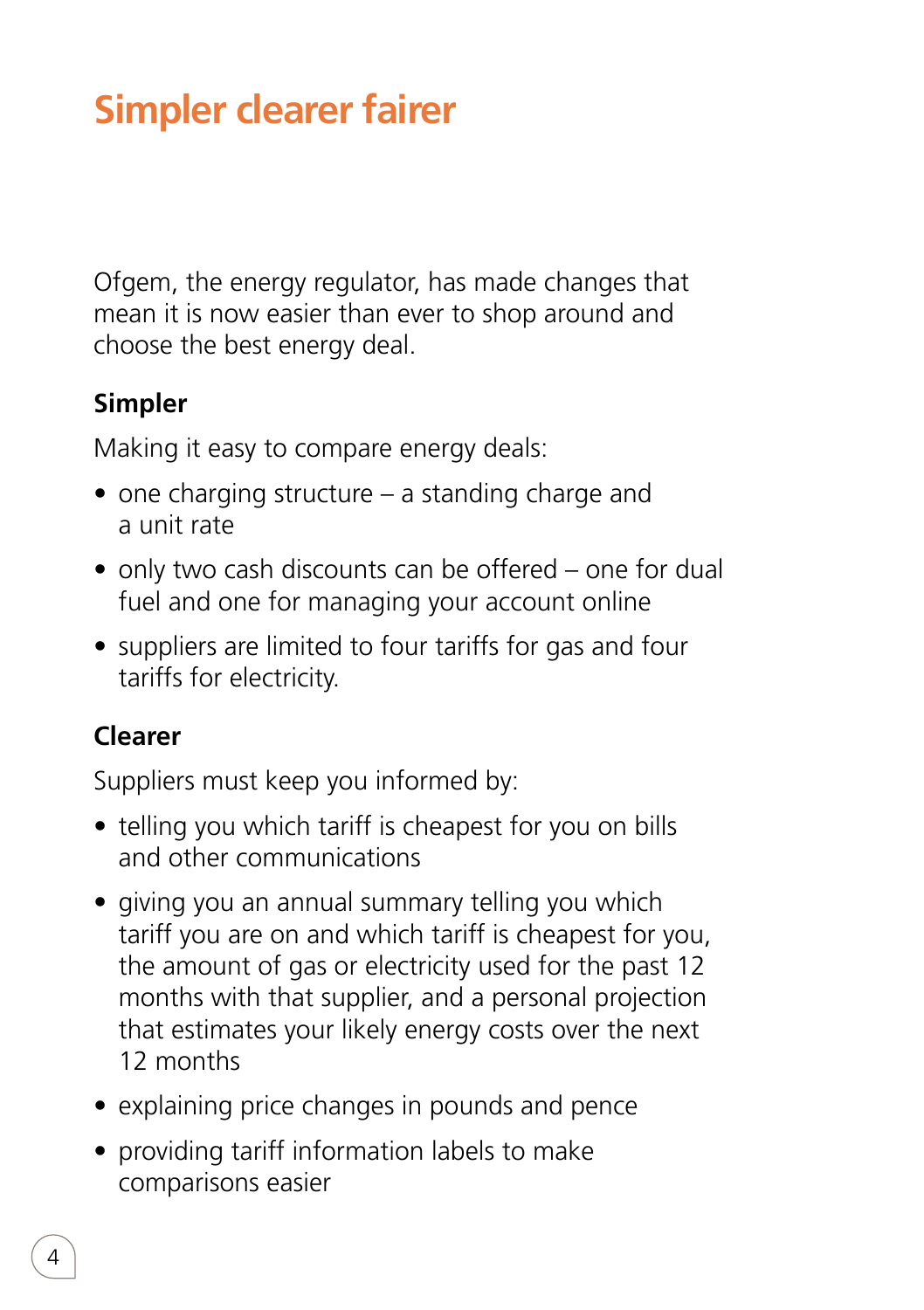• displaying tariff comparison rates on bills and other communications so that you can quickly and approximately compare the price of tariffs.

## Top tip…

Give regular meter readings to your supplier so that your annual summary reflects your usage accurately.

#### **Fairer**

New rules to ensure suppliers treat customers fairly. Suppliers must ensure:

- advance warning is given of any price changes and when your fixed energy deal finishes
- no exit fee is charged after your tariff end notice
- they move you to the cheapest variable deal with no commitment, when your fixed term deal ends
- $\bullet$  fixed means fixed for all fixed term energy deals signed up to after 15 July 2013
- dead tariffs (a deal that new people can't sign up to anymore) are cheaper than the cheapest evergreen (variable with no end date) tariff available to new customers.

## Key fact…

Suppliers must allow card, key or token meter customers to switch even if you have debts of up to £500 per fuel.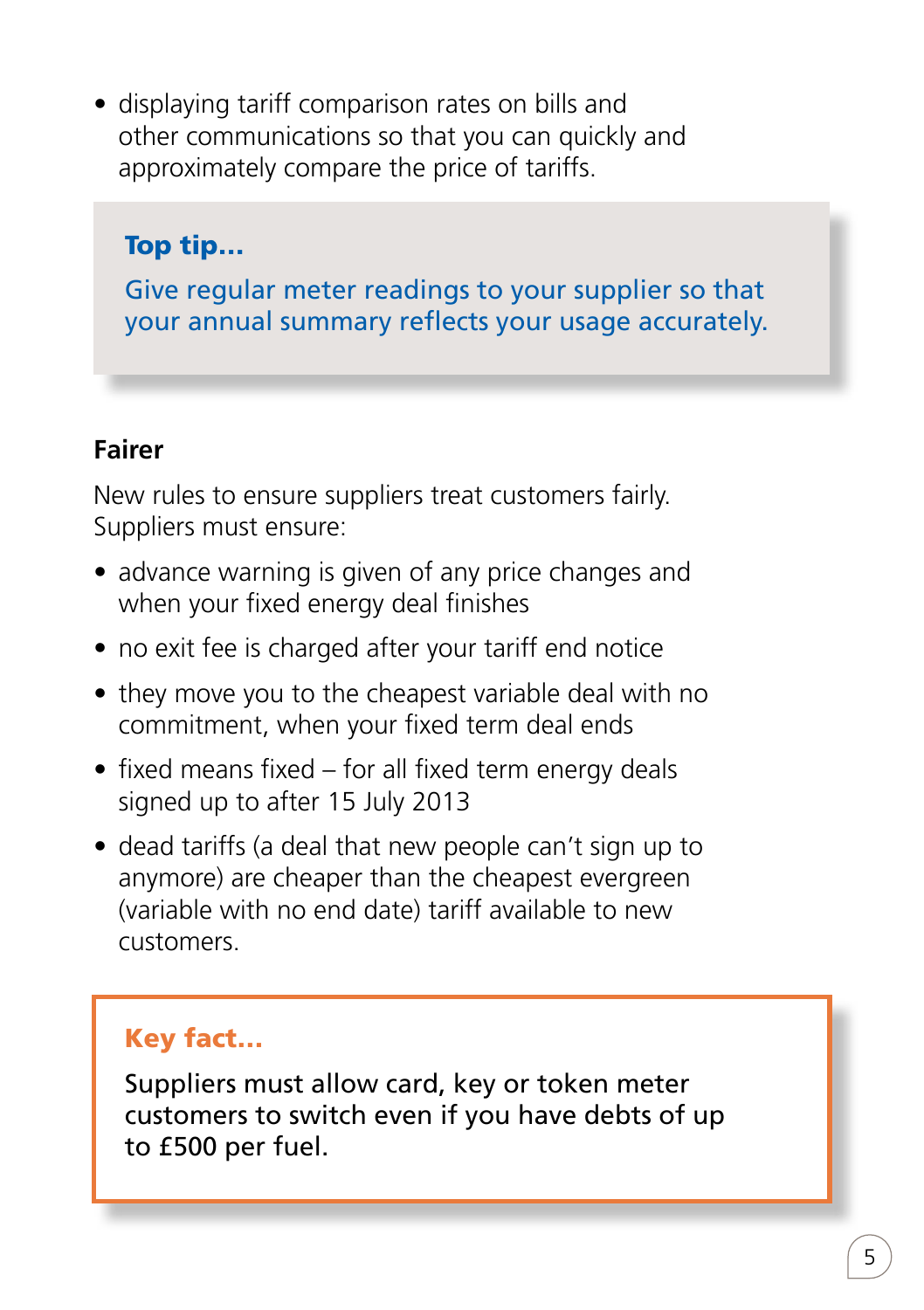# How to find the **best deal**

#### **What you need before you start:**

- details of the tariff you are currently on  $-$  including the tariff name, standing charge and unit rate, and whether there is an exit fee
- how much energy you used in the last year
- how you currently pay for your energy
- your postcode.

This information is on your annual summary from your energy supplier as well as on your bill.

If you get the Warm Home Discount (a discount on your electricity bill – see page 23), it's worth checking whether you will still get this help if you switch.

You can check this with your energy supplier or visit adviceguide.org.uk.

#### **Shop around**

• You need to know what deals suppliers are offering and decide what's important to you. Price comparison tools mean you can compare the prices from lots of suppliers at once. The tariff information label contains key facts about an energy tariff. Every tariff will have a label and you'll find them on energy suppliers' websites or you can request it from them free of charge.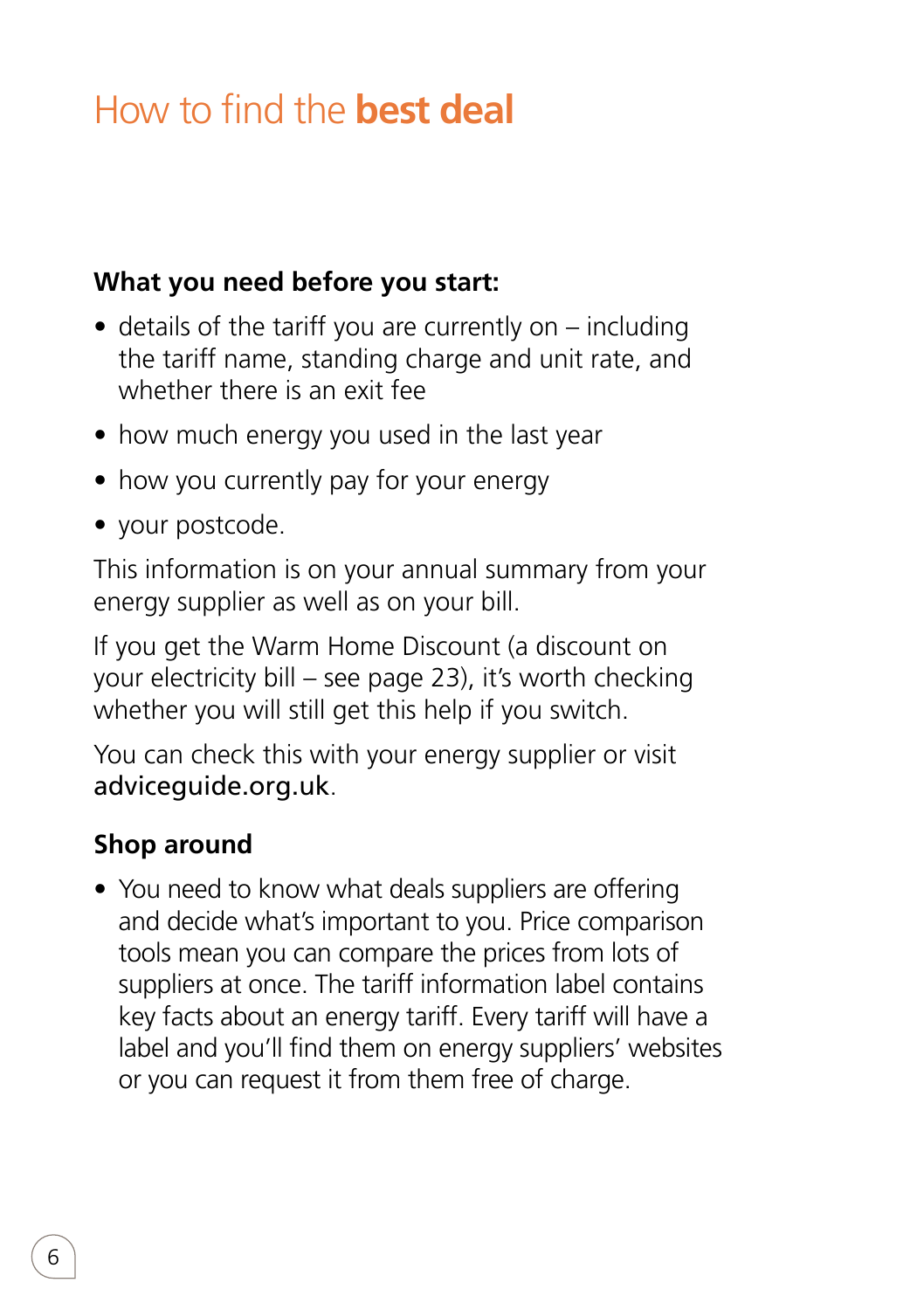• You'll find tariff comparison rates (similar to Annual Percentage Rate for credit cards) in energy suppliers' communications and advertisements. They're not personalised but are a handy starting point for comparing tariffs between different suppliers.

There are different ways you can find out about potentially better energy deals:

- talk to your current supplier or look at their website
- use one of the approved online price comparison services listed on goenergyshopping.co.uk/en-gb/ help/comparison-sites
- if you cannot access the internet, you can call the Citizens Advice consumer service on **03454 04 05 06** (English language) or **03454 04 05 05** (Welsh language). For textphone, dial **18001** followed by the helpline number
- contact other energy suppliers to compare deals (see page 32).

#### Top tip…

Download Ofgem's Go Energy Shopping guide from goenergyshopping.co.uk – it includes a comparison notepad you can use to record the energy deals you're comparing.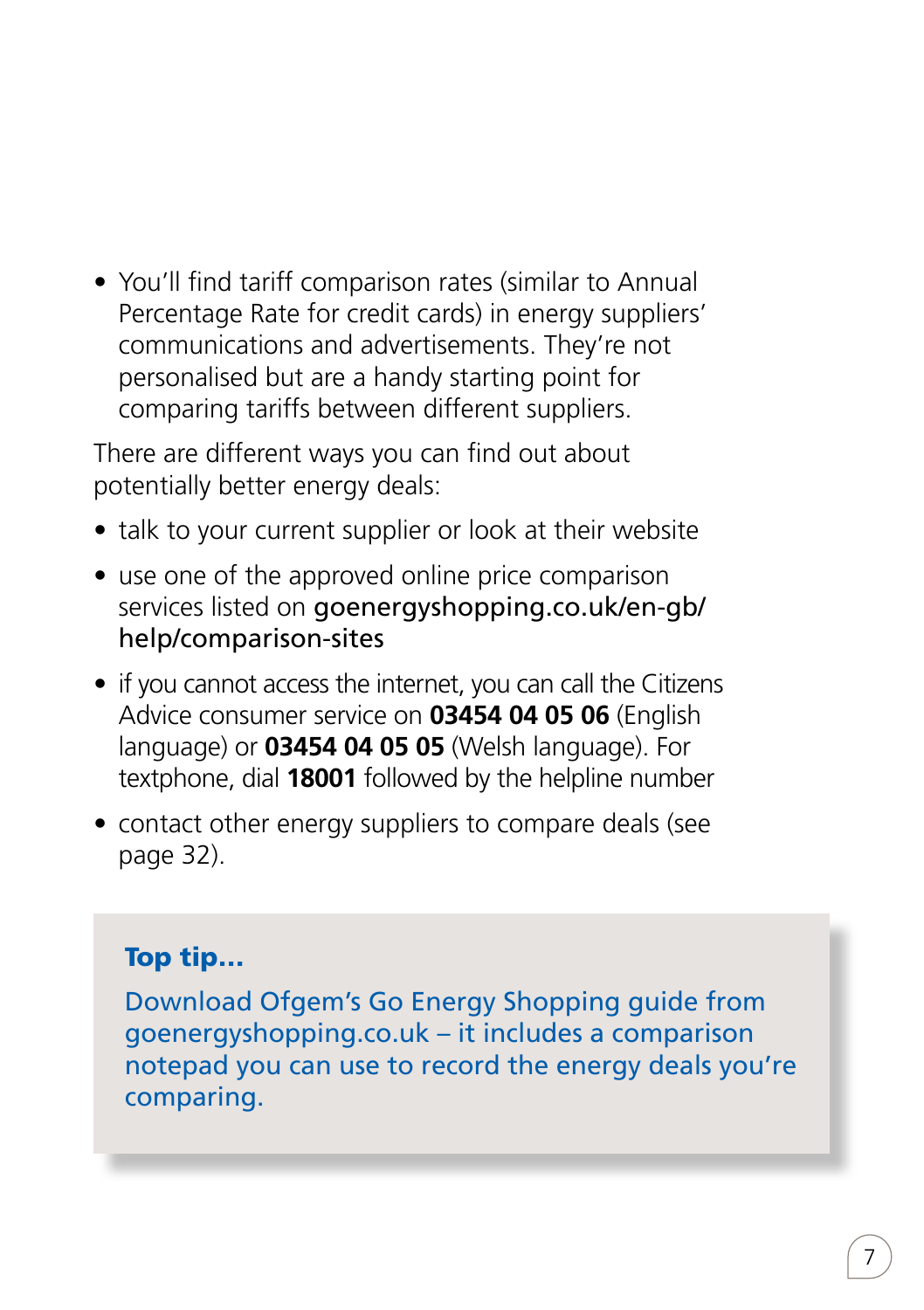## Key fact…

If you rent and you are responsible for energy bills, you have the right to switch. A landlord only has the right to choose the energy supplier if they are paying the energy bills. Further information is available at goenergyshopping.co.uk/en-gb/tenants



8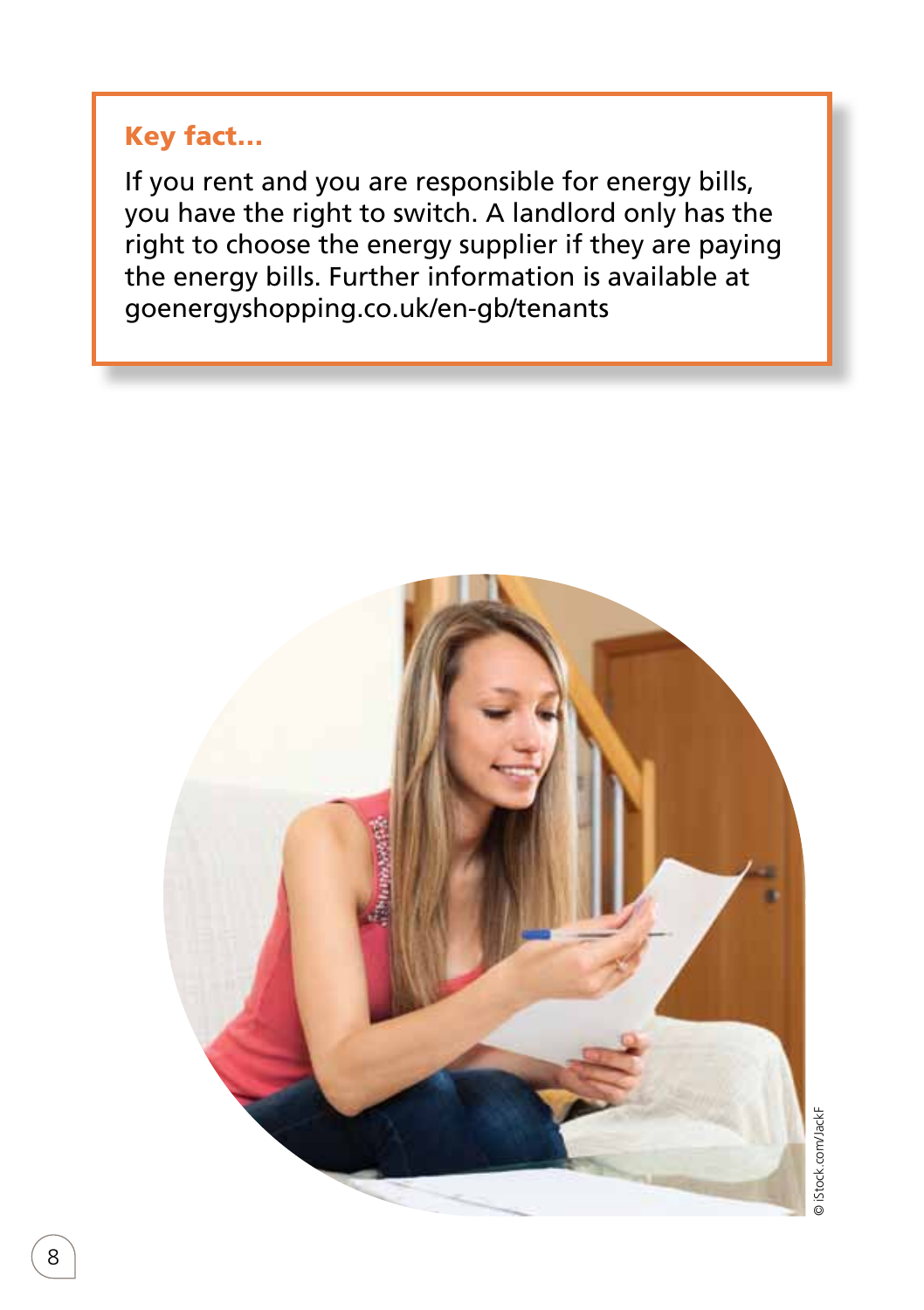# How to choose the **best payment option** for you

Energy suppliers offer several ways to pay for your energy. But before deciding what's best for you, it's important to consider the disadvantages as well as the benefits for all payment types.

## Payment types

#### **Pay-as-you-go (pre-payment meter)**

- **Pay** in advance for your energy supply.
- **C** You can better budget what you spend on energy and manage how much energy you use.
- $\blacksquare$  If credit runs out there is limited emergency credit before supply is disconnected.
- You only pay for what you use, so no estimated bills.
- **Limited choice of tariffs.**
- Can be inconvenient to top up or access the meter.

*This option might suit you if you want to avoid getting into debt or if you want to manage an existing debt.*

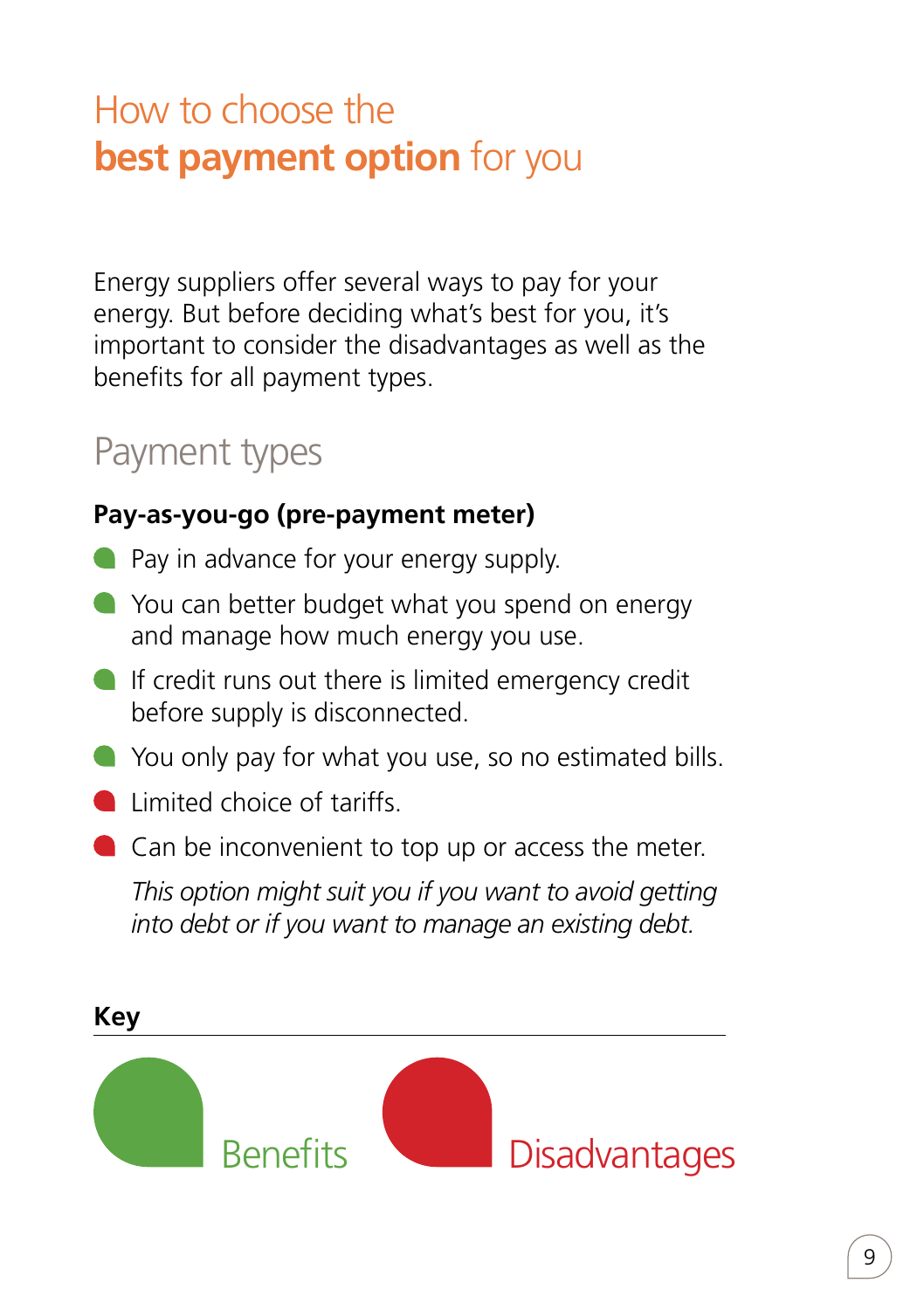## **Fuel Direct**

- **Payment for current use of energy and debt is taken** directly out of benefits by the Department for Work and Pensions and given straight to your supplier.
- If you use more than the amount deducted from your benefits, your debt will increase and so will future payments.

*This option might suit you if you find it difficult to manage your money and are on certain benefits.*

## **Weekly/fortnightly/monthly budget payments**

- Smaller payments on a regular basis using a payment card provided by your supplier.
- You can pay your bill for free at the Post Office, PayPoint and Payzone outlets. All of these outlets accept cash, cheques and credit/debit cards. Find your nearest outlet at paypoint.co.uk or payzone.co.uk.
- $\blacksquare$  Risk of being charged a late payment charge if you forget to pay.

*This option might suit you if you don't have a bank account, or you are repaying any debts.*

#### **Monthly or quarterly direct debit/standing order**

- **P** Payment is the same time and amount every month, which may help with budgeting.
- You may be paying too much or too little if bills have been estimated.

*This option might suit you if you have a regular income or have a bank/building society account.*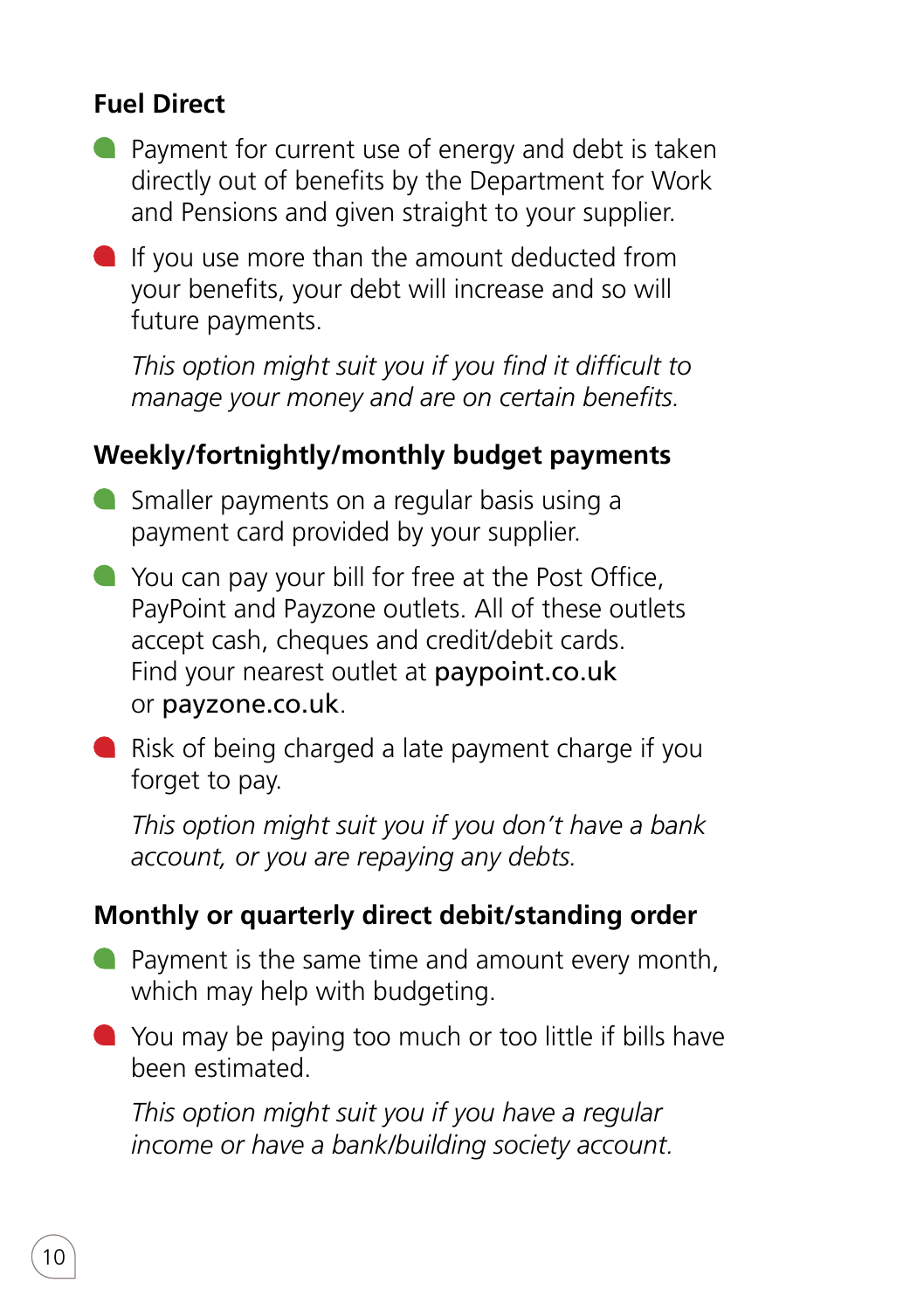## **What if I am in debt to my supplier?**

If you use a pay-as-you-go meter and owe your energy supplier less than £500 for each fuel (gas and electricity), you can still switch. Your debt will transfer with you but you may benefit from a lower price and potentially be able to pay it off faster.

If you don't have a pay-as-you-go meter and have an outstanding debt to your energy supplier, they have the right to prevent you from leaving until you have paid off your debt to them. Your supplier can't stop you from leaving them if it is their fault you are in debt, for example, if they billed you incorrectly.

If you have a debt with your gas or electricity supplier and are struggling to make payments or cannot agree a payment plan with them, contact the Citizens Advice consumer service on **03454 04 05 06** (English language) or **03454 04 05 05** (Welsh language). For textphone, dial **18001** followed by the helpline number.

Or visit your local Citizens Advice Bureau. Search for your nearest at citizensadvice.org.uk/index/ getadvice.htm (in England and Wales) or cas.org.uk/ bureaux (in Scotland).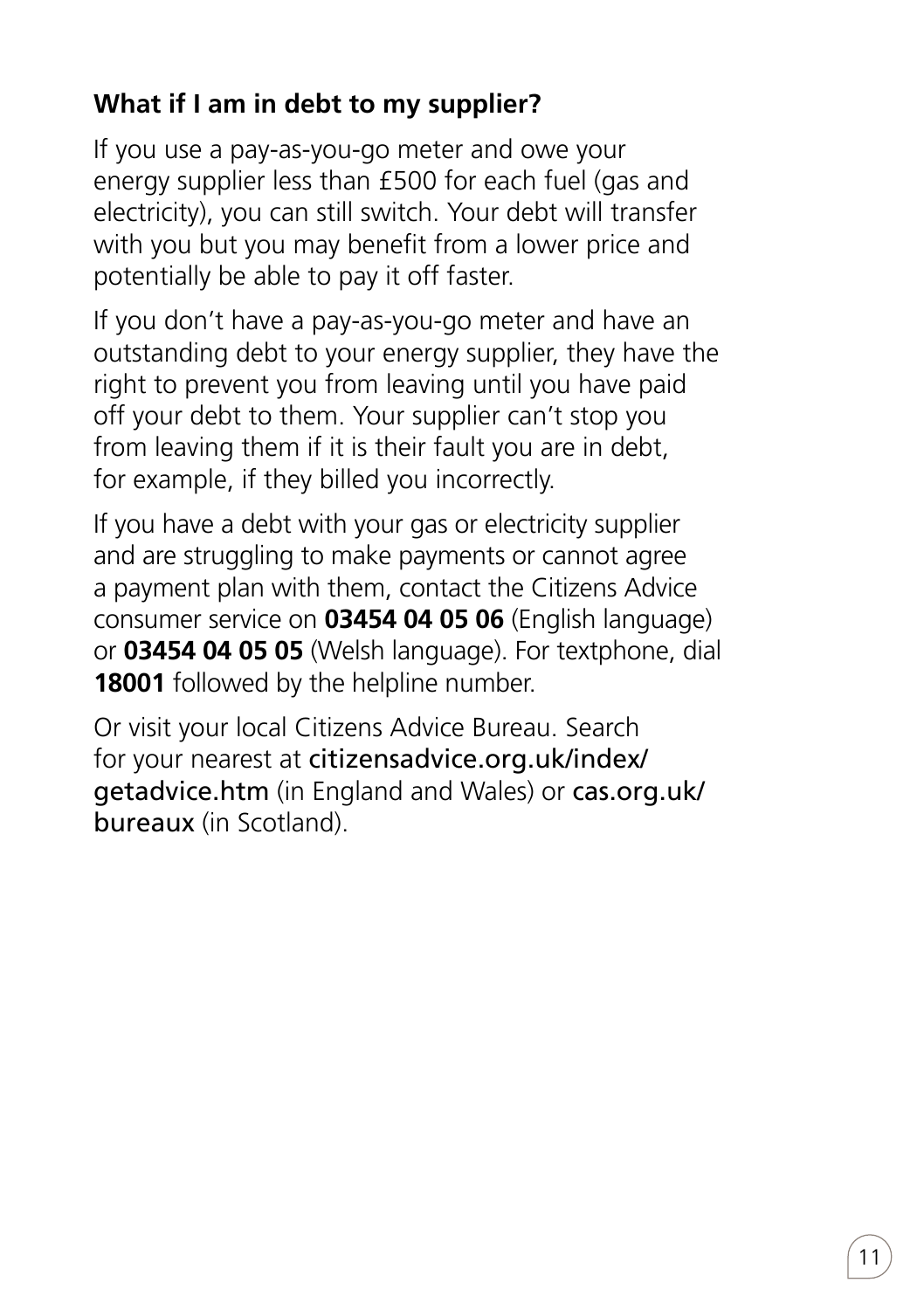# How to get the **best deal** on your energy

#### **Staying with your current supplier**

If you are staying with your current supplier but changing to a different payment option or tariff, your supplier will arrange the change. Simply get in touch with them and tell them what you want to do. They should then write to you confirming the details of your new contract.

#### **Switching to a new supplier**

If you have chosen a new supplier follow these steps:

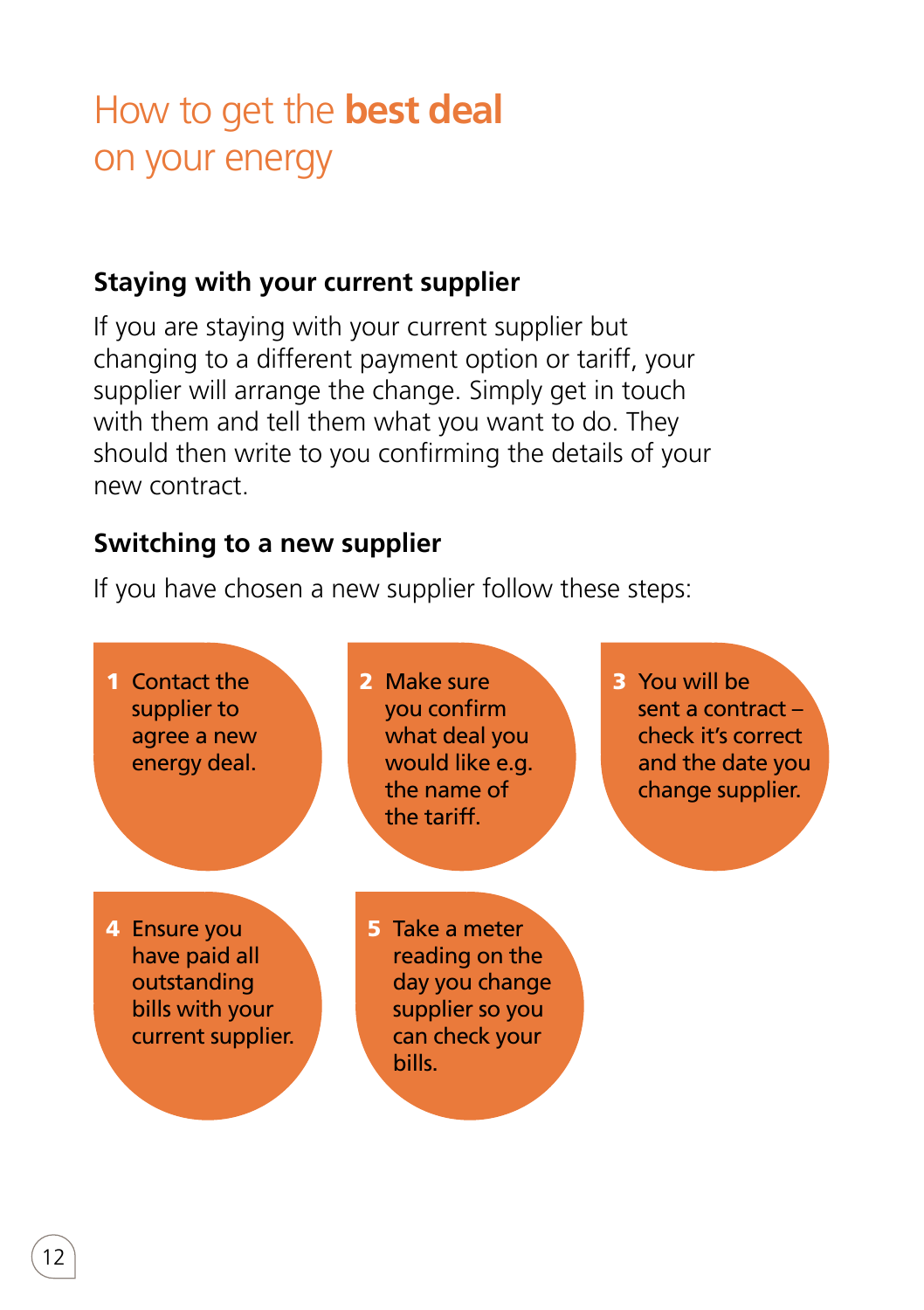**1 Contact the supplier to agree a new energy deal:** you can do this face-to-face with a salesperson, over the telephone or on the internet. The process to transfer supply from one company to another should take no longer than three weeks after the end of a 14 day cooling-off period. The cooling-off period is the time you have to change your mind after you've agreed to a new energy deal.

## Key fact…

Switching is set to become faster by the end of 2014. It will take only three days after the cooling-off period.

2 **Confirm what deal you want:** suppliers should contact you to make sure you understand that a contract has been entered into and that you are happy with the way the sale was made. You have the right to cancel the contract within a 14 day cooling-off period.

**3 Check the contract:** you will be sent a contract – check it's correct and check the date you are due to change supplier.

4 **Pay any outstanding bills:** if you don't do this, your existing supplier may block the transfer. Cancel any direct debits or standing orders set up to pay your existing supplier.

**5** Take a meter reading: your new supplier will read the meter (or ask you to take a reading) around the time of the switch. The old supplier will use the meter reading to work out the final bill and the new supplier will use it to start the new account. Keep a note of the reading in case of any future dispute.

If you experience any problems during the switching process you can either contact your old or new supplier or the Citizens Advice consumer service on **03454 04 05 06** (English language) or **03454 04 05 05** (Welsh language). For textphone, dial **18001** followed by the helpline number.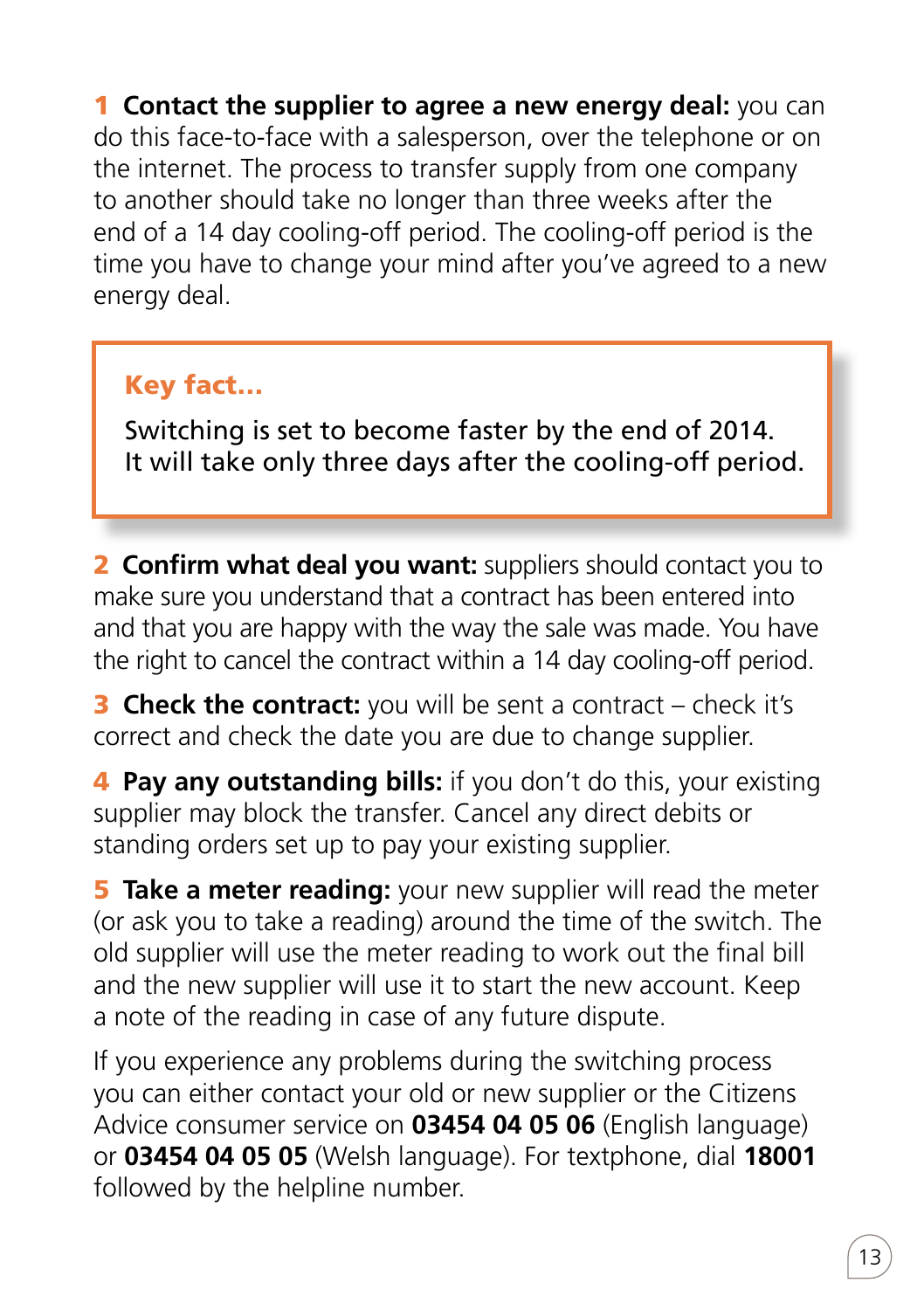# How to make further savings: **group buying**

**Collective purchasing and switching –** there are benefits to joining together with your neighbours and combining your buying power to get better electricity and gas deals.

For more information, visit gov.uk/collectiveswitching-and-purchasing.

**Oil clubs –** joining an oil club means they will negotiate with suppliers for the best bulk purchase price for heating oil. The club can help your cash flow by allowing you to order smaller amounts four times a year but still benefit from the bulk pricing. For more information visit the Citizens Advice website: citizensadvice.org.uk/oilclubs.



Citizens Advice/Justin Piperger © Citizens Advice/Justin Piperger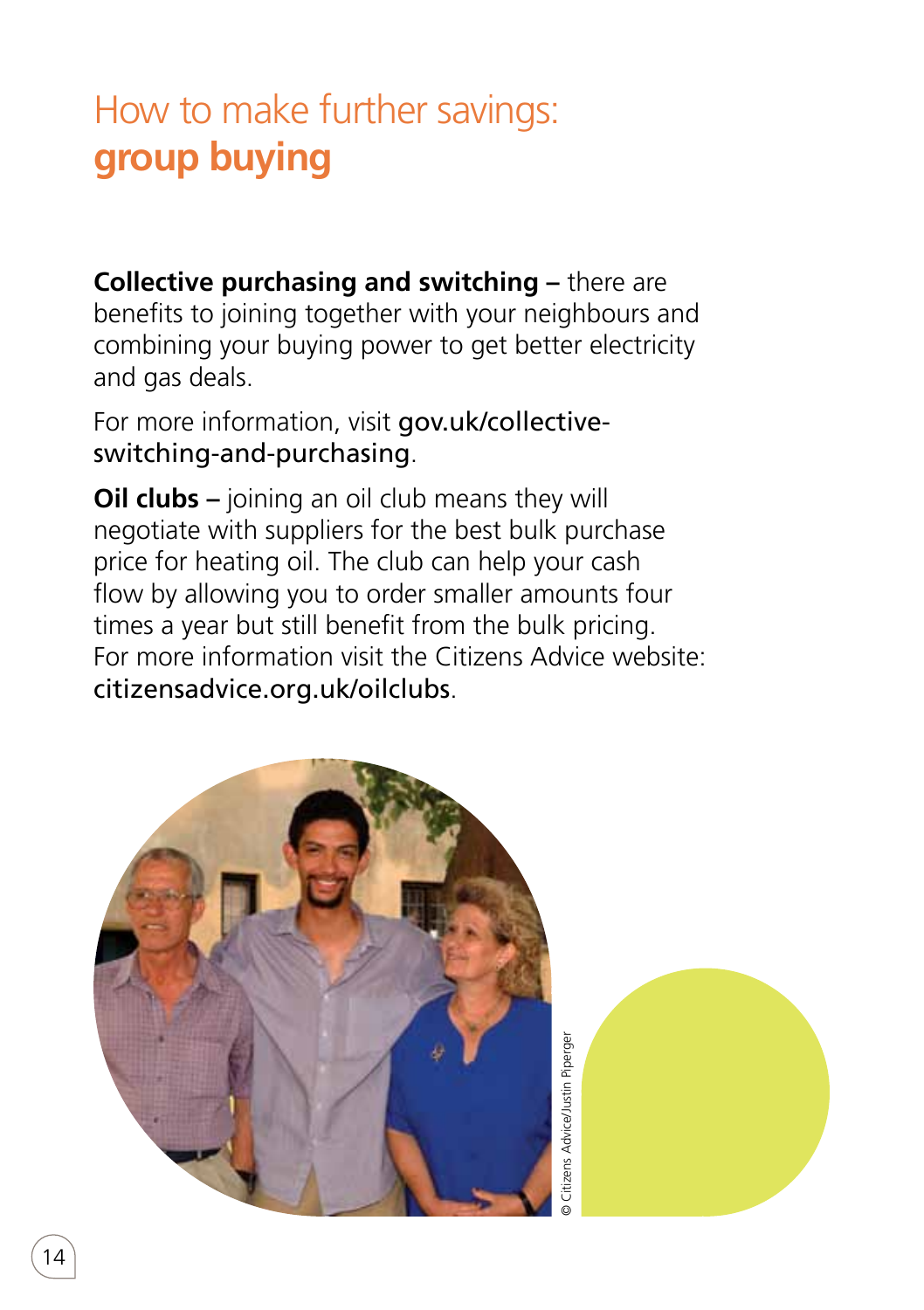## **Cascading the Energy Best Deal message**

Carol\* works in rural Nottinghamshire delivering the Community Champions Project. Carol attended an Energy Best Deal session with a view to passing on the information to people attending their computer training courses designed for people aged 50+.

One of those attending was Hazel\*, aged 65. Hazel was paying for her fuel using a pre-payment card meter and wanted to investigate other payment options for her



current supplier and also how much she could save by switching both payment method and energy supplier.

Hazel was shown how to compare energy prices online using price comparison sites. This showed that she was paying more by using her pre-payment meter. She was given instructions to take away on how to shop around further to compare utility prices on the internet.

Hazel said that she had been anxious prior to the meeting about dealing with this issue. Now, armed with her instructions, she felt able to look online at utility price comparison sites for a fixed, dual fuel deal. She felt much more confident about the whole process of switching her utilities and saving money in doing so.

Carol said "Hazel's scenario has been replicated at many training events. We will be using the knowledge gained at the Energy Best Deal session to carry on informing the 1,300 people who will attend these courses over the next three years about how they can save money on their energy costs."

\* names have been changed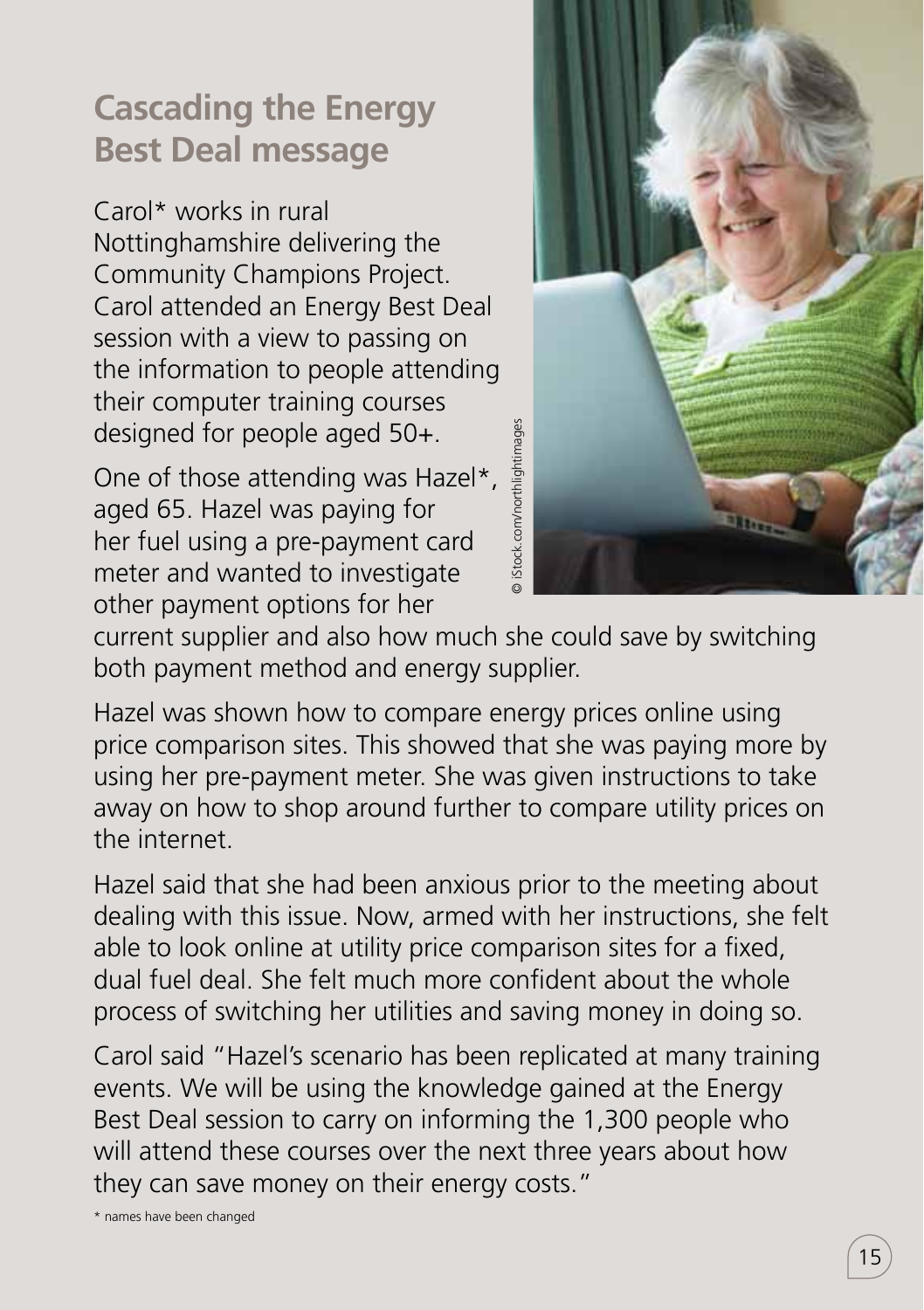2

**Where to go for help if paying your energy bills is a struggle** 

## How you can access **special services**

The **Priority Services Register** is a scheme which offers special services free of charge if you are of pensionable age, are disabled, chronically sick or have sight/hearing difficulties. Priority Service customers may be able to access the following services:

## **Relocation of meter for improved access**

If you are unable to access your pay-as-you-go meter due to a disability or ill health, you can ask for it to be moved or replaced with a credit meter free of charge.

If you find it difficult to read or access another type of meter, some suppliers may consider moving it to a more convenient position. Otherwise they can send somebody to read your meter for you each quarter.

#### **Password protection scheme**

Suppliers can agree a personal password for use by their staff when they visit your home, so you know they are genuine.

## **Bill nominee scheme**

Suppliers can arrange for your bills to be sent to the address of a friend, relative or carer so that they can help to arrange payment (with their agreement).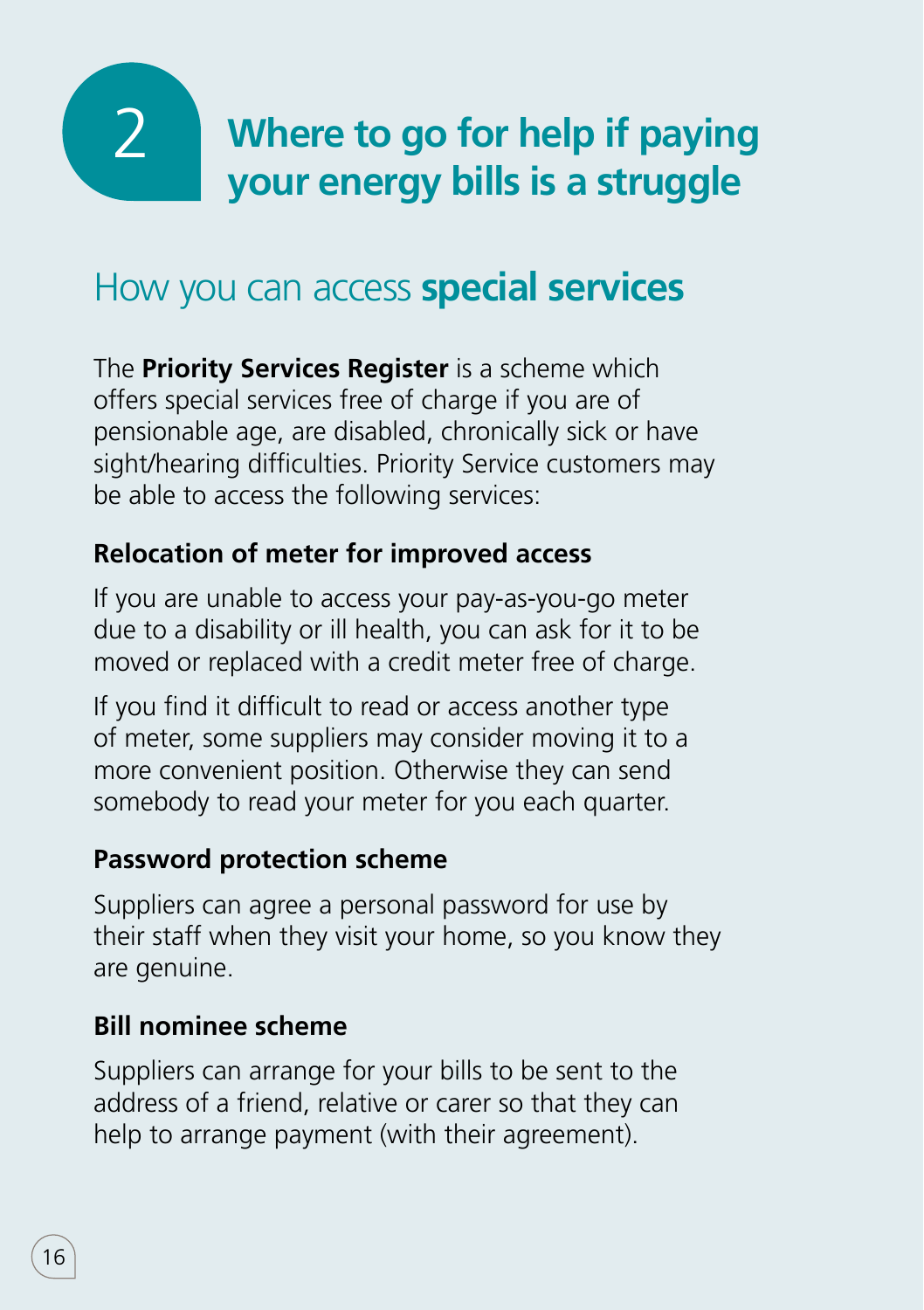## **Advance notice and support during interruptions**

Energy companies recognise that consumers in vulnerable situations may be more at risk than others if their gas or electricity supply is interrupted. For example, they may rely on their energy supply to:

- operate medical or mobility equipment
- store medicines
- stay warm.

If you rely on your energy supply in this way, tell your energy company. If they know about your situation they will make special efforts to give you advance warning of supply interruptions and support during interruptions.

If you are not of pensionable age, disabled or chronically sick but feel that you need one of the services listed above, you should still contact your supplier to discuss your situation. They may be able to help you.

#### **Services for customers with impaired hearing or vision**

Suppliers can provide you with large print, Braille and talking bills and must also offer suitable facilities to handle complaints and enquiries from customers who are visually or hearing impaired.

To ensure you can access these additional services, contact your supplier directly. Remember that if you have two different suppliers for your gas and electricity, you will need to contact both.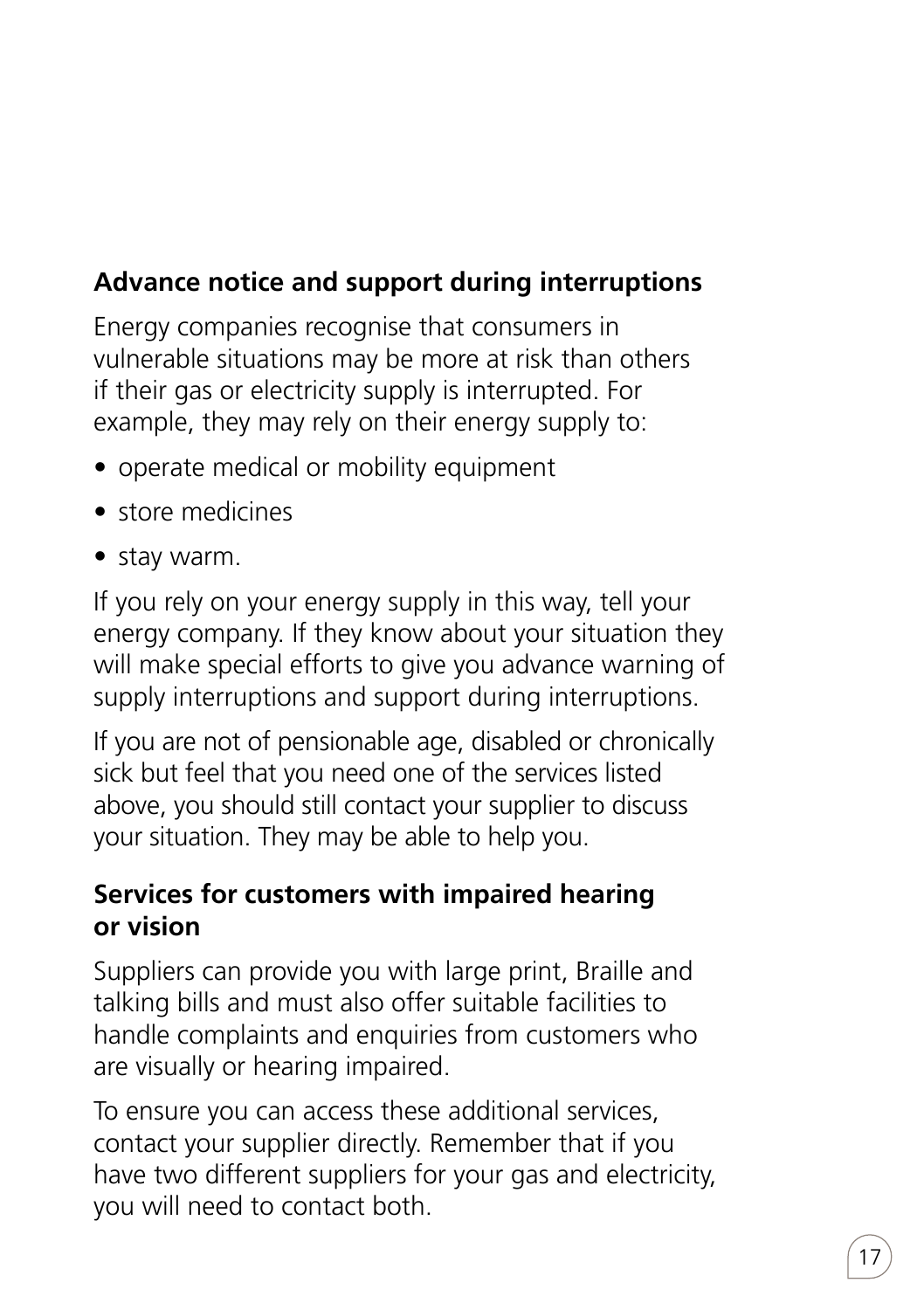## **Free gas appliance safety check**

This is a check to make sure gas appliances are safe and not giving out a harmful level of carbon monoxide. You can get a free annual check from your energy supplier if you are an owner-occupier and:

- live alone and are of pensionable age, disabled or chronically sick
- live with others, and all household occupants are of pensionable age, disabled or chronically sick, or under 18
- get a means-tested benefit and have a child under the age of five living in the household.

If you are renting your property:

• vour landlord is responsible for providing a free annual gas safety check.

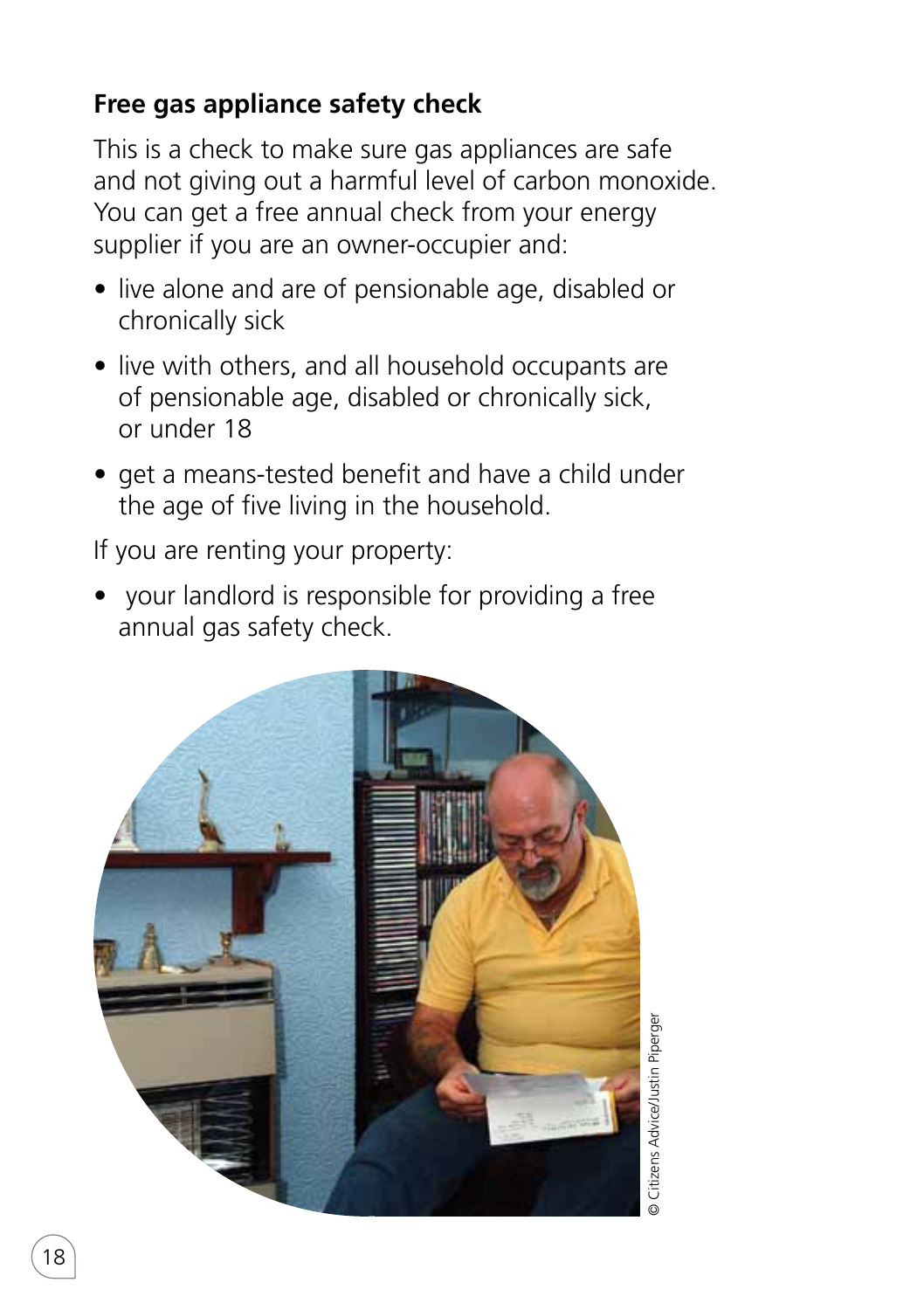# How to get help paying your **energy bills**

If your bill is unexpectedly high, contact your gas or electricity supplier to have the meter read or give your own reading. An unexpectedly high bill may be caused by the meter being misread, or by a number of underestimated bills followed by an accurate bill. Energy suppliers will work with you if you are struggling to pay your bills. Always contact them as soon as you can to find out whether they can help.

**Managing energy bills –** depending on your supplier and your circumstances, you could receive other help. Examples include:

- rebates if you are older, on certain benefits or on a low income
- money off your energy bill
- benefit entitlement checks to ensure you get all welfare benefits you are entitled to
- trust funds which offer grants for things like writing off debts or buying new appliances.

**Debt repayment –** if you are in debt to your supplier, they must offer a payment arrangement that considers your financial circumstances and your ability to pay. For example, you could repay your debt by cash or cheque, by direct debit, using a payment card, through a pay-asyou-go meter, or through the Fuel Direct scheme, which is mentioned in more detail on page 10 of this booklet.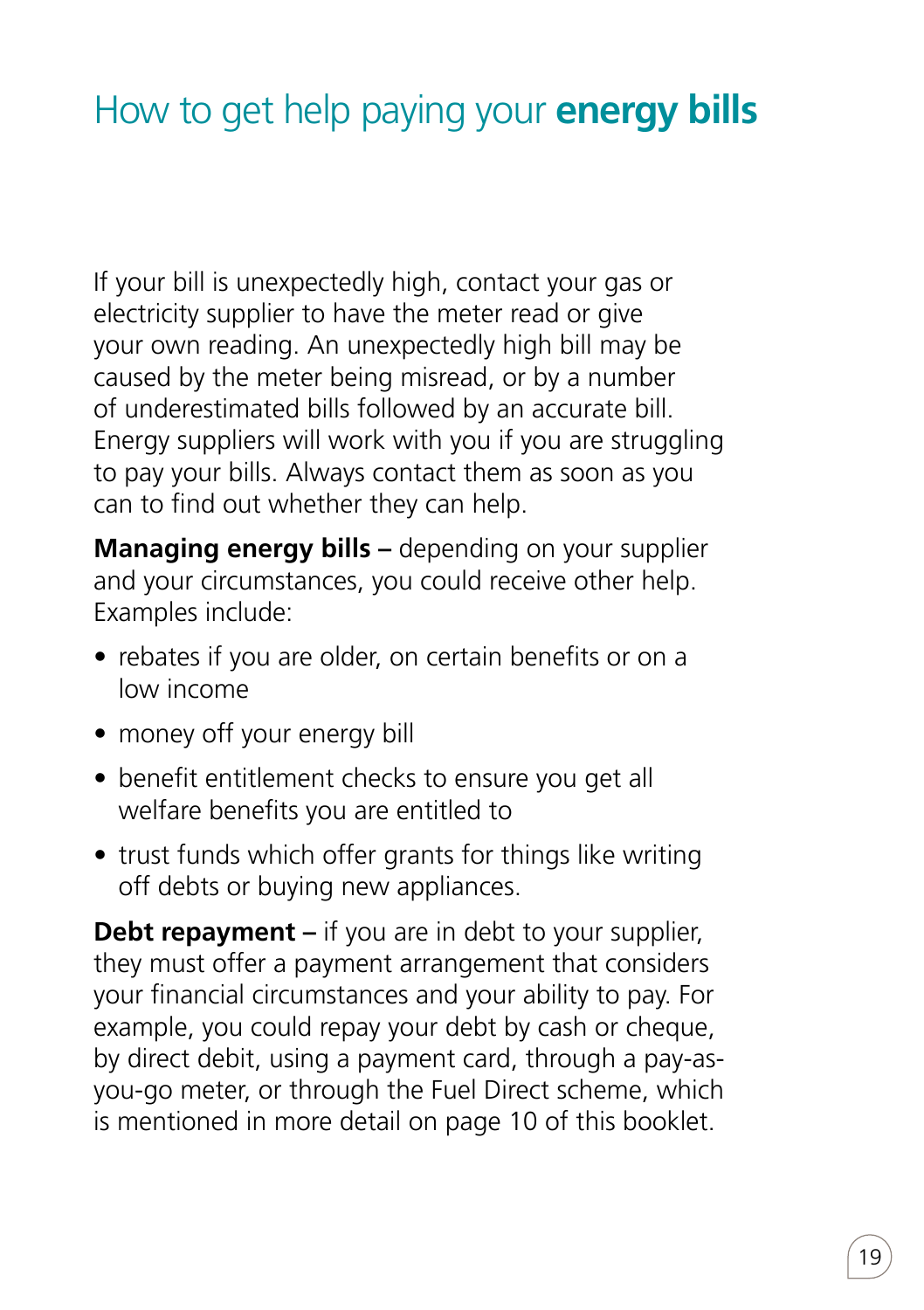**Avoiding disconnection –** if you let your energy debts build up, there is a risk that you will eventually be disconnected, which means having your energy cut off by your supplier. If you are threatened with disconnection, there are strict rules as to whether or not this will be allowed to happen. You cannot be disconnected in the six months between October and March if you are of pensionable age and live alone, or if you live with people who are of pensionable age or under 18. If you have a pensioner living with you, you should tell your energy supplier as they must take all reasonable steps not to disconnect. The same rule applies if someone living in your home is chronically sick or disabled.

There is also a voluntary agreement you should be aware of if you buy your energy from any of the six main suppliers. These are British Gas, SSE, E.ON, npower, EDF Energy and ScottishPower. All these companies have agreed to not knowingly disconnect vulnerable customers from electricity or gas supplies at any time of the year. You may be considered vulnerable for reasons such as your age, health, disability or financial status.

You cannot be disconnected if:

• you have a debt relief order (if you live in England or Wales) that includes existing energy debts. A debt relief order is a cheaper option than going bankrupt if you can't afford to pay off your debts. If you live in Scotland and have a debt payment programme that includes energy debts, it's unlikely that your supply will be disconnected. If you have any concerns about this, contact your debt adviser for advice. Wherever you live, you could still be disconnected if you build up new energy debts.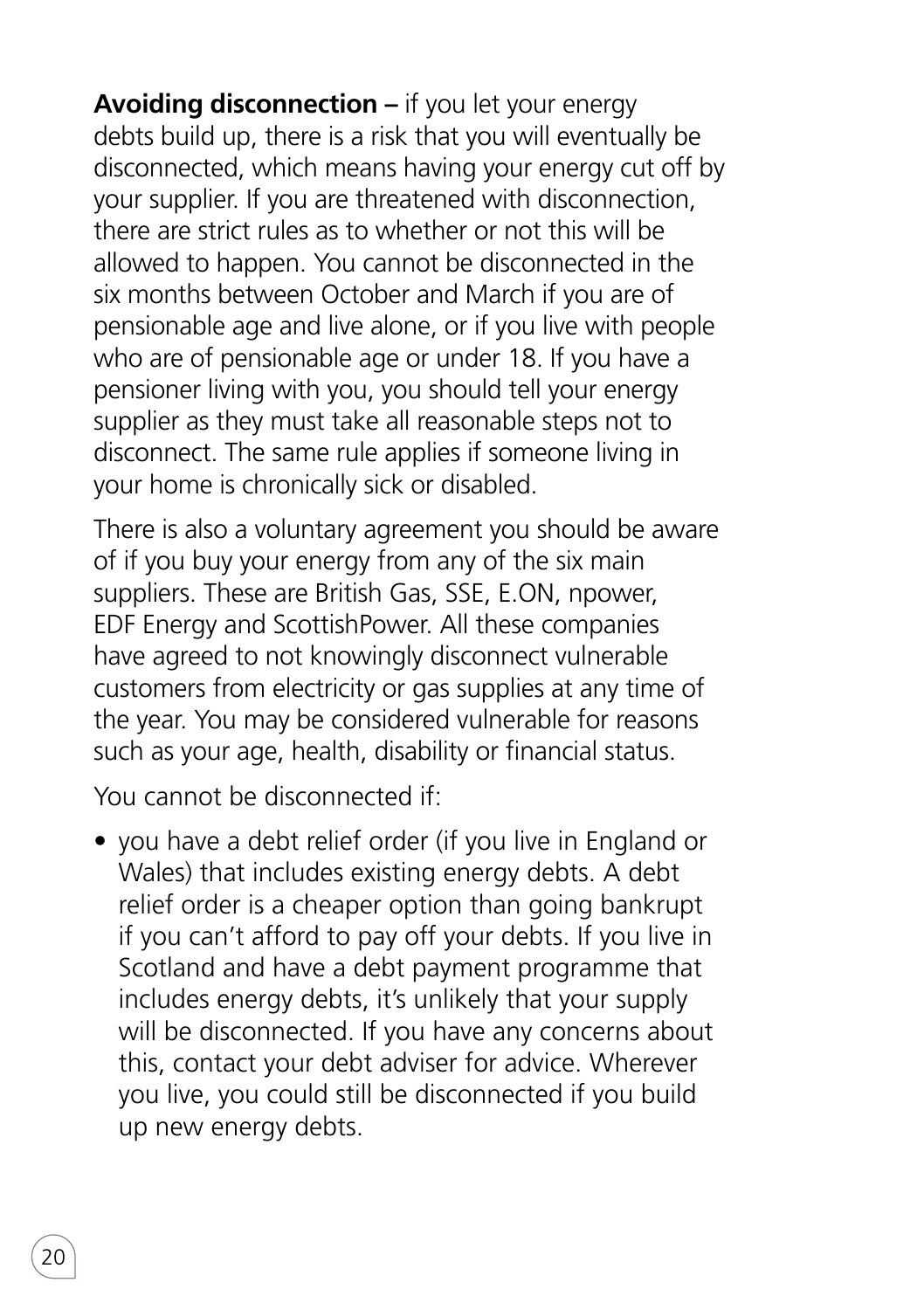- your debt is owed to a previous supplier
- you have been made bankrupt and the debt relates to a period before you went bankrupt
- the debt is not for the gas or electricity you have used but for some other service or appliance you have bought from your supplier.

Specific help is available if you have either been threatened with disconnection or have actually been disconnected. You can find out more by calling the Citizens Advice consumer service on **03454 04 05 06** (English language) or **03454 04 05 05** (Welsh language). For textphone, dial **18001** followed by the helpline number.

Or visit your local Citizens Advice Bureau. Search for your nearest at citizensadvice.org.uk/index/ getadvice.htm (in England and Wales) or cas.org.uk/ bureaux (in Scotland).

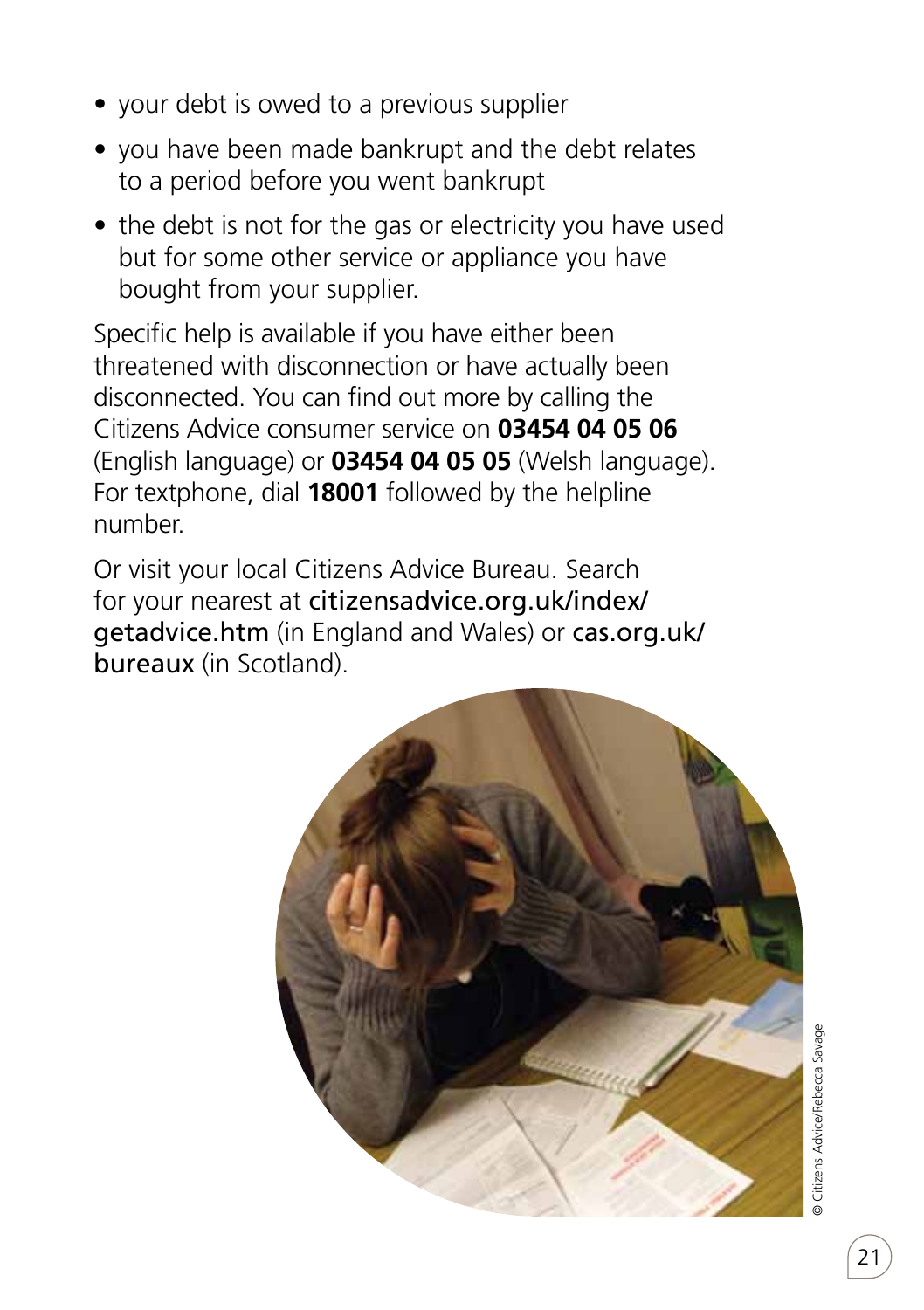# Help in **winter**

If you are of pensionable age, you may be able to get help with fuel costs with a Winter Fuel Payment or Cold Weather Payment.

**The Winter Fuel Payment** is an annual payment to help with the costs of keeping warm during the winter. Payments vary between £100-£300 depending on your circumstances. If you receive the state pension or another social security benefit (not housing benefit. council tax reduction or child benefit), this will be paid to you automatically. If not, call the Winter Fuel Payment helpline on 08459 15 15 15 or visit gov.uk or adviceguide.org.uk.

**Cold Weather Payments** help some households in an area where a period of exceptionally cold weather has occurred. A payment of £25 will automatically be made for each seven-day period between 1 November and 31 March when the local temperature is an average of zero degrees Celsius or lower over seven consecutive days. Eligible households are those receiving certain benefits. Visit gov.uk, adviceguide.org.uk or contact your local Citizens Advice Bureau to find out more.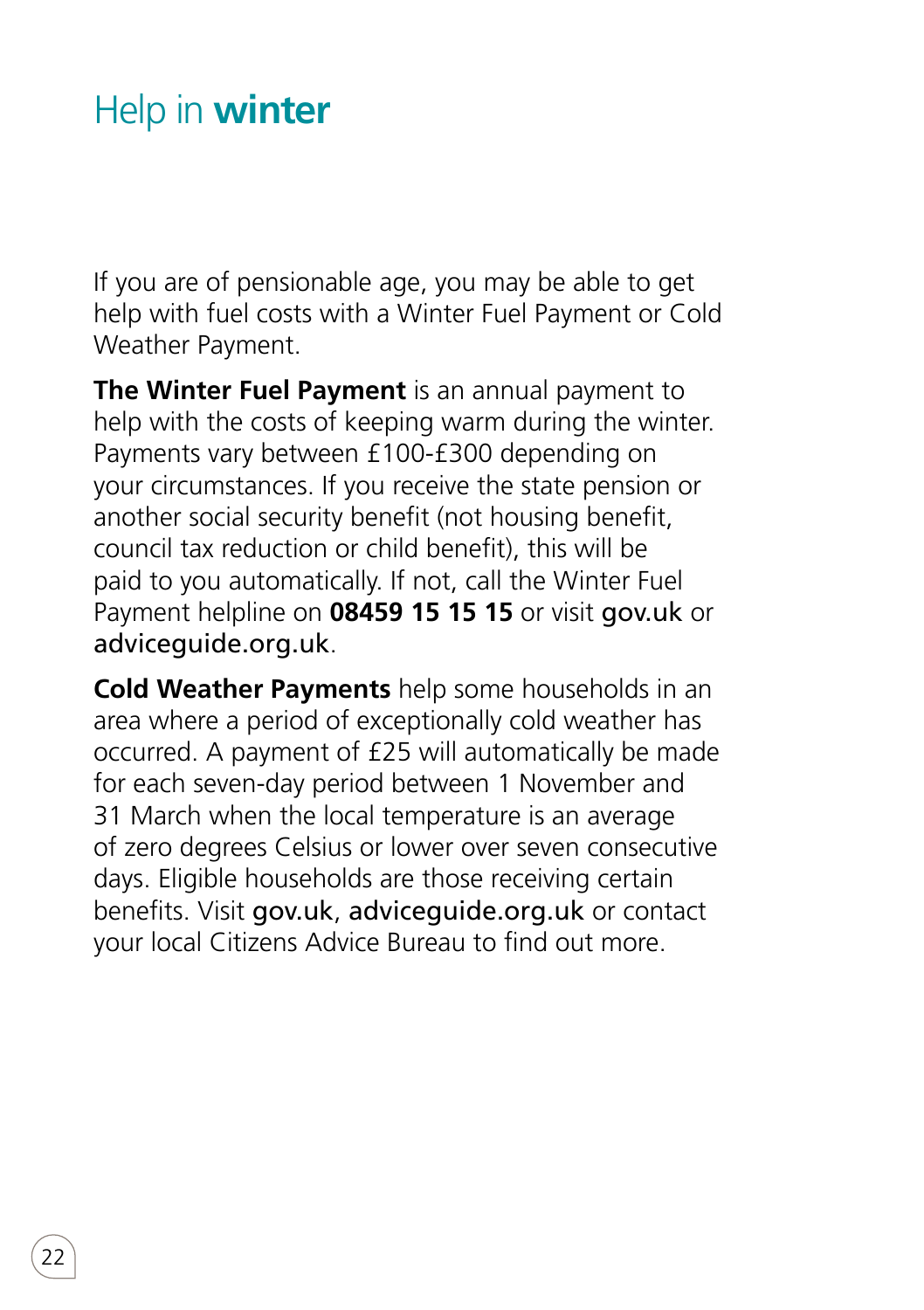

# Where to **find help**

## **Home Heat Helpline**

This is a free national helpline run by the six main energy suppliers. If you are having difficulties paying your fuel bills, it offers specialist advice on benefits, grants for free home insulation, reduced tariffs and special payment options that energy suppliers provide. The Home Heat Helpline is open 9am-6pm Monday to Friday and is free to call – **0800 33 66 99** or visit the website at homeheathelpline.org.uk.

#### **Warm Home Discount scheme**

Participating electricity suppliers offer a discount of £140 off your electricity bill if you are eligible. You automatically qualify for the discount if on 12 July 2014 all of the following apply:

- your supplier was part of the scheme
- your name (or your partner's) was on the bill, and
- you were getting the guarantee credit element of pension credit (even if you get savings credit as well).

You may also qualify if you are on certain other benefits. 

Call your supplier to see if you qualify, or visit adviceguide.org.uk.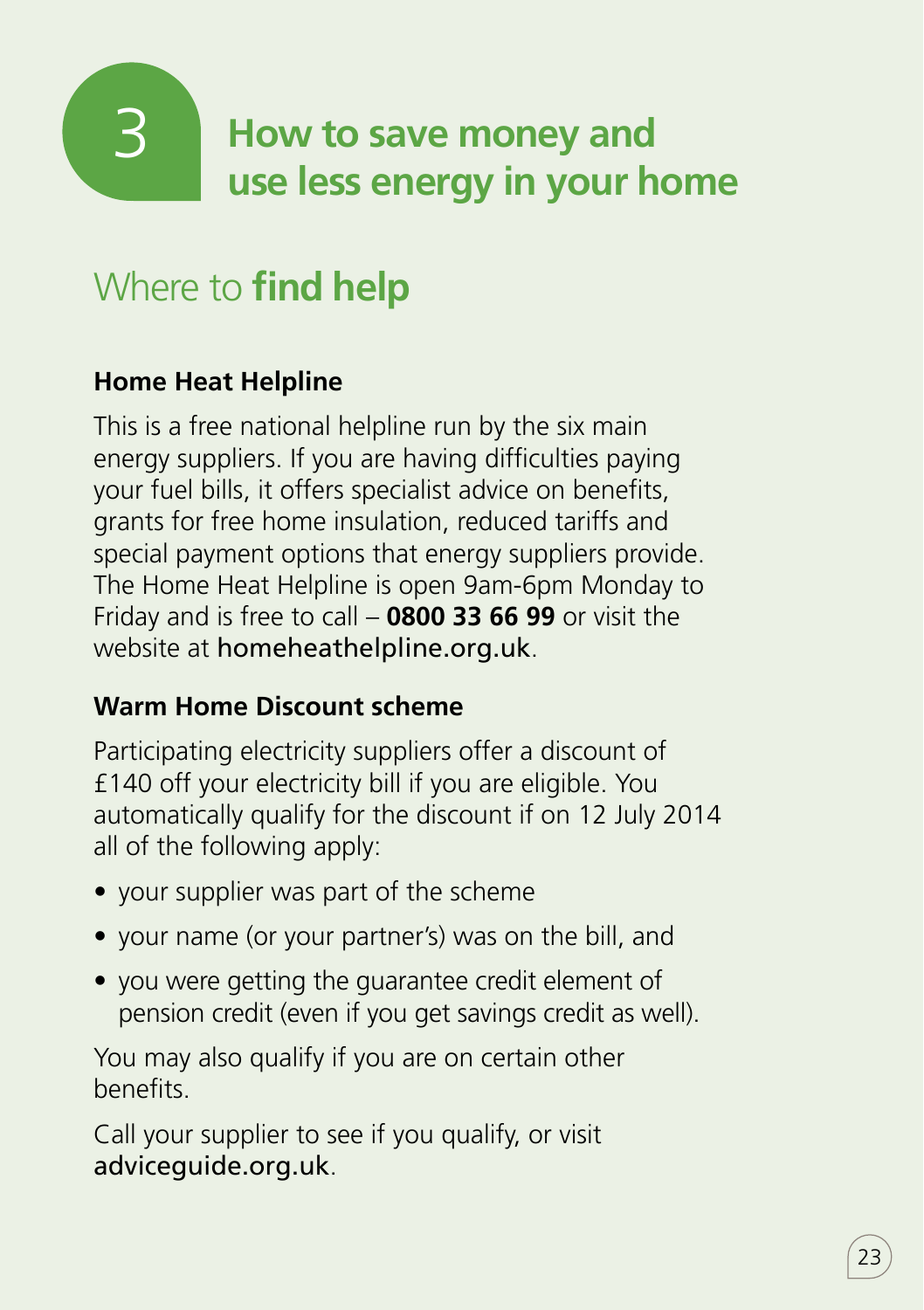# Schemes to improve **energy efficiency and save money**

There are government initiatives available that can help you save money by being more efficient with energy. The key ones are:

- the Energy Companies Obligation
- the Green Deal
- in Wales, the schemes above and Nest
- in Scotland, the first two schemes above and the Home Energy Efficiency Programme Scotland (HEEPS).

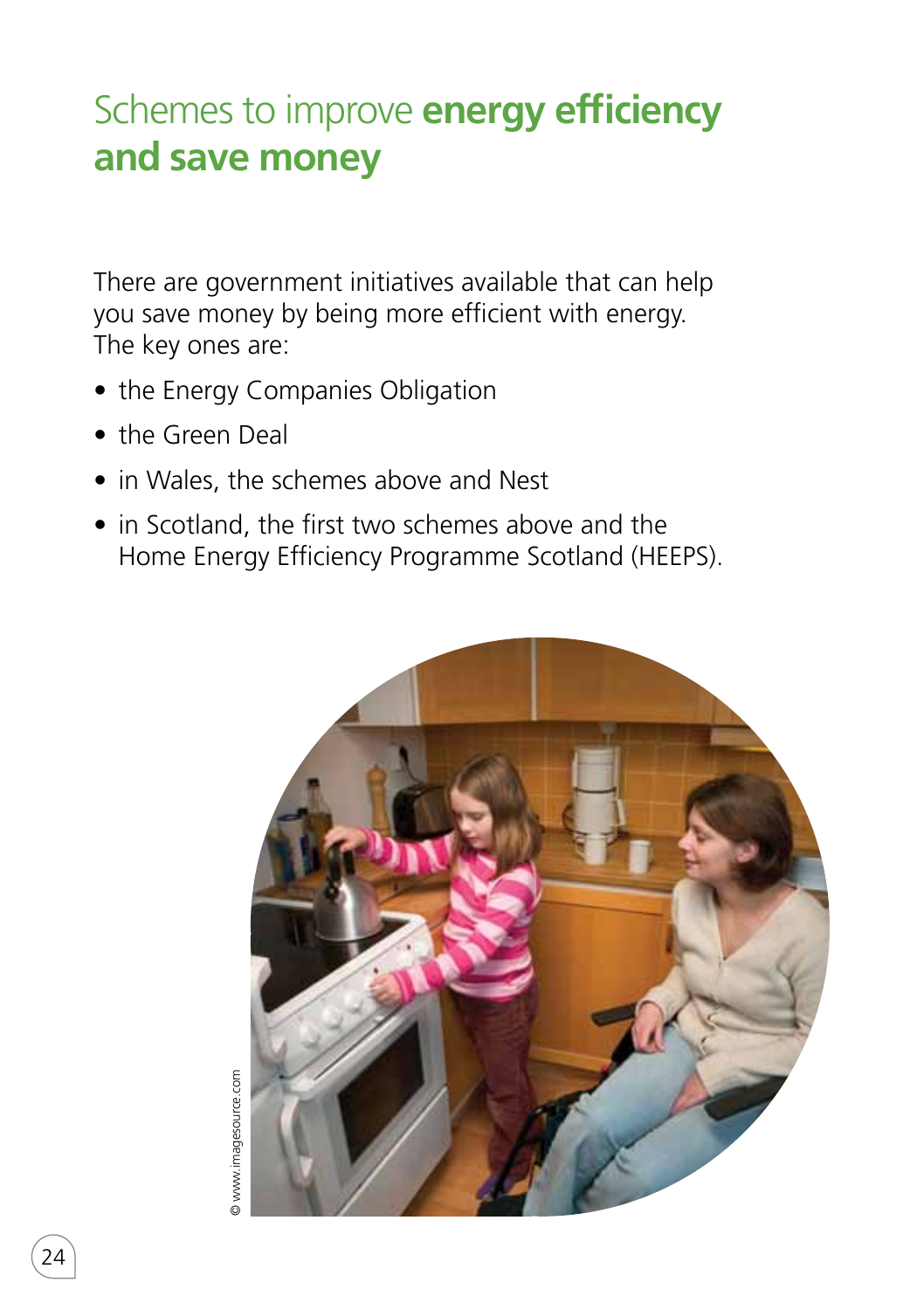This scheme aims to get efficient boilers and insulation into the homes of vulnerable people across Great Britain.

It can help you in three ways:

• **Carbon Emissions Reduction Obligation (CERO) –** help with solid and cavity wall insulation in hard-totreat homes.

#### • **Home Cost Reduction Obligation (HCRO)**   $-$  the Affordable Warmth Scheme – help with the cost of loft or cavity wall insulation, boiler repairs and replacements if you or someone else in the household gets certain benefits. You must also own your home, have a mortgage or be a tenant in a privately owned property.

• **Carbon Saving Communities Obligation (CSCO) –** help with insulation and glazing if you live in a specified postcode area or live in a low-income household in a rural area. A rural area means you live in private or social housing, in a population of under 10,000 homes and you get, or someone who lives with you gets, the same benefits as you need for the Affordable Warmth Scheme.

Find out more in England and Wales by visiting your local Citizens Advice Bureau. You can also call the **Energy Saving Advice Service (ESAS)** for advice and to see if you are eligible on **0300 123 1234**.

Find out more in Scotland by calling **Home Energy Scotland** on **0808 808 2282**.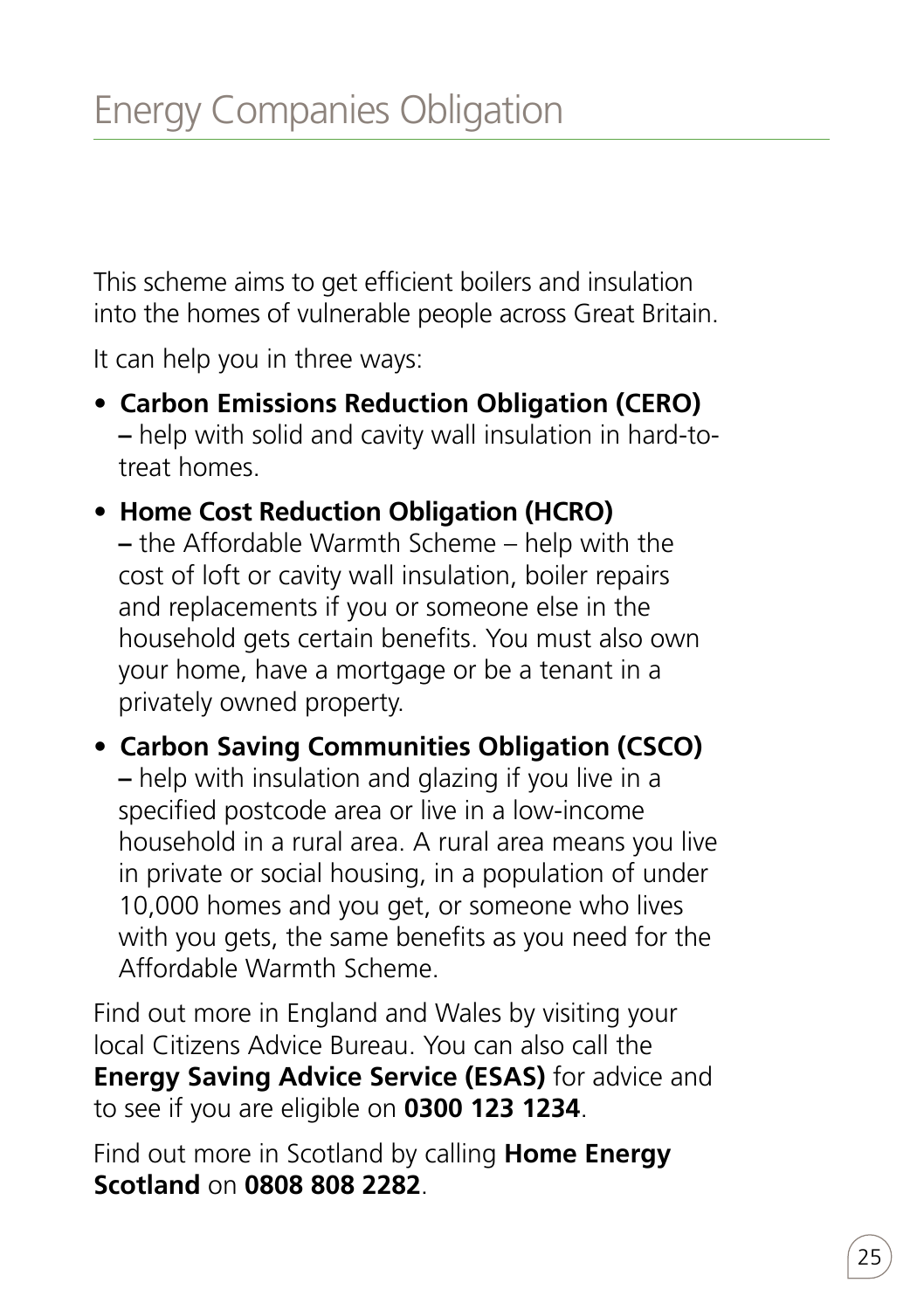The Green Deal helps you improve the energy efficiency in your home without having to pay upfront. It helps with things such as loft insulation, double glazing, door insulation, lighting and renewable energy such as solar panels.

The cost is paid in instalments added to your electricity bill, for up to 25 years. If you move, this must be paid by the new home owner or tenant.

The scheme is designed to make sure you don't pay back more than you are saving, but this is not guaranteed. The savings you get will depend on how much energy is used and the future cost of energy.

For advice on the Green Deal call the **Energy Saving Advice Service (ESAS)** on **0300 123 1234** or visit adviceguide.org.uk and gov.uk.

Find out more in Scotland by calling **Home Energy Scotland** on **0808 808 2282**.

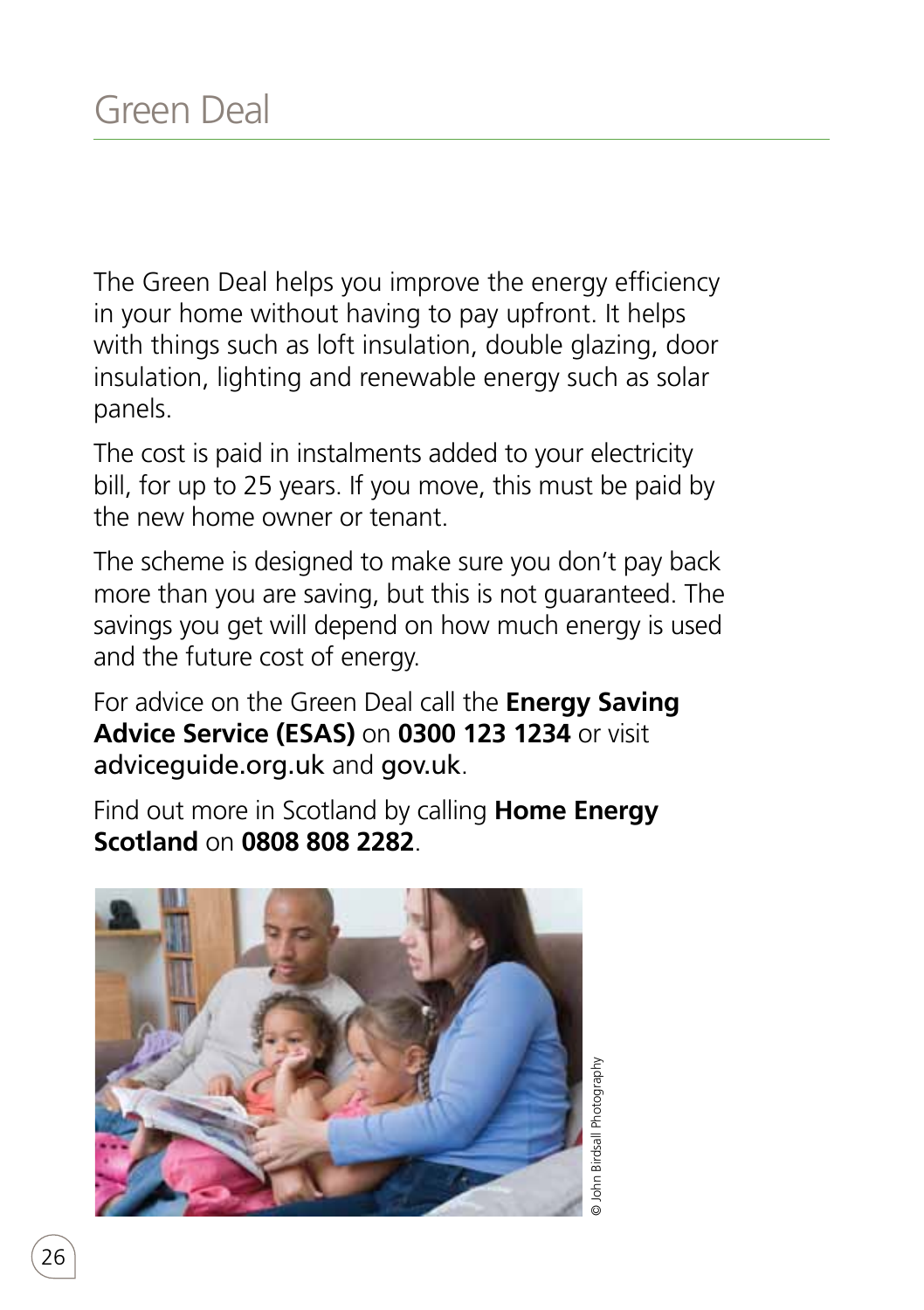Nest is the Welsh Government's scheme to help households in Wales reduce their fuel bills. Nest can advise and support you in how to save energy, make your home more energy efficient, check your benefit entitlement to ensure you're getting all the income you are entitled to, and advise you on money management. You could also get energy improvement measures for your home at no cost, if you receive a means-tested benefit such as child tax credit and live in a property that is privately owned or privately rented and has an energy efficiency rating of F or G, which often applies to older and larger homes. For more information contact Nest on **0808 808 2244** or go to nestwales.org.uk.



**Citizens Advice/Justin Piperger** © Citizens Advice/Justin Piperger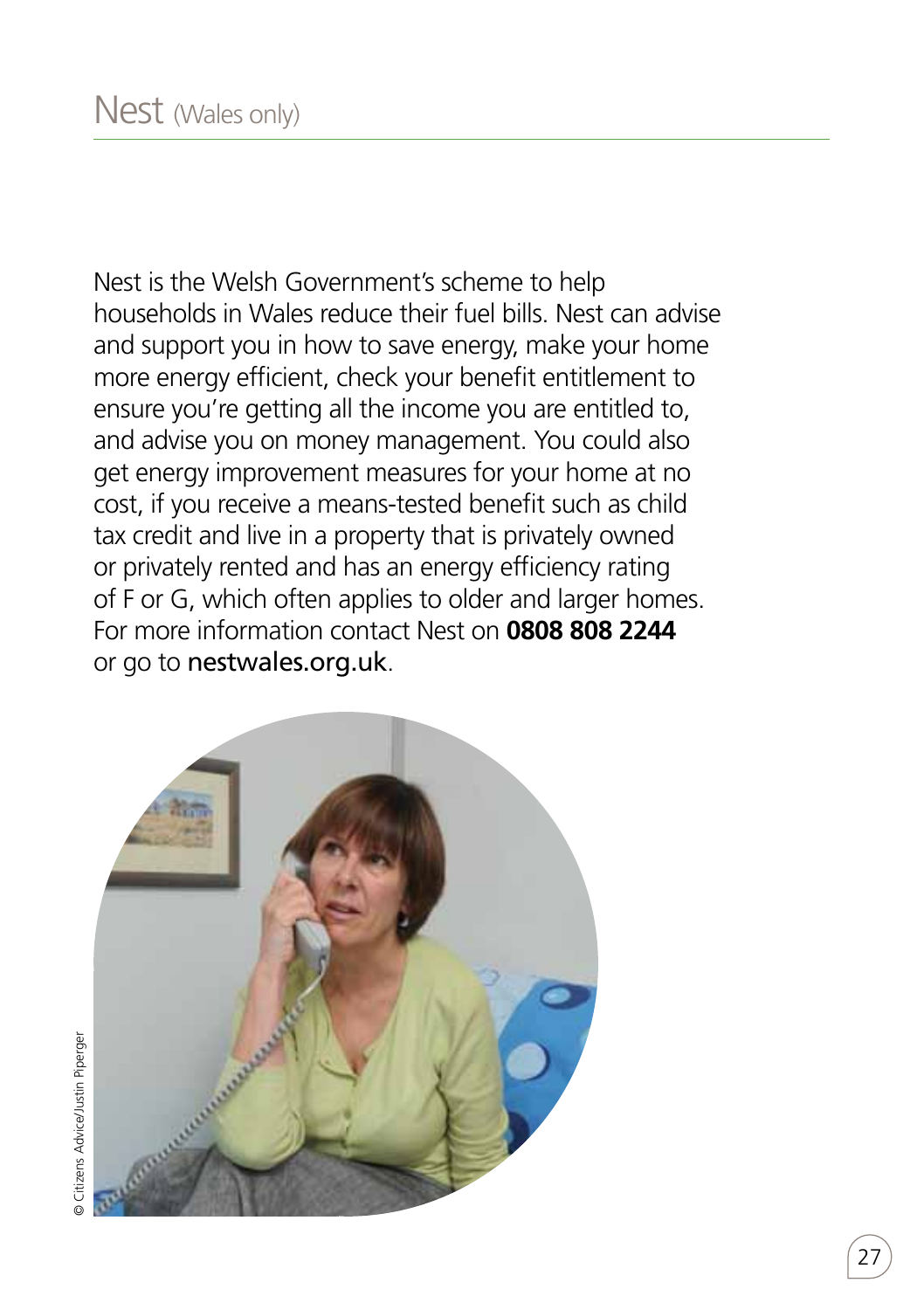HEEPS is the Scottish Government's initiative launched in 2013 to help households reduce bills and make their homes more energy efficient. It includes these schemes:

- Affordable Warmth.
- Area Based Schemes (ABS).
- Energy Assistance Scheme.
- Gas Infill Loan Scheme to help with connection to the gas grid.

Depending on the scheme, if you are eligible you can get help with things like the cost of loft and cavity wall insulation, boiler repairs, a new boiler, draught proofing and getting room thermostats and heating controls.

You can get more details on these schemes, energy efficiency advice, information on low-cost energy tariffs and advice on how to make the most of your income by contacting Home Energy Scotland on **0808 808 2282** or visit energysavingtrust.org.uk/scotland. You can also visit Energy Action Scotland at eas.org.uk for information on HEEPS.

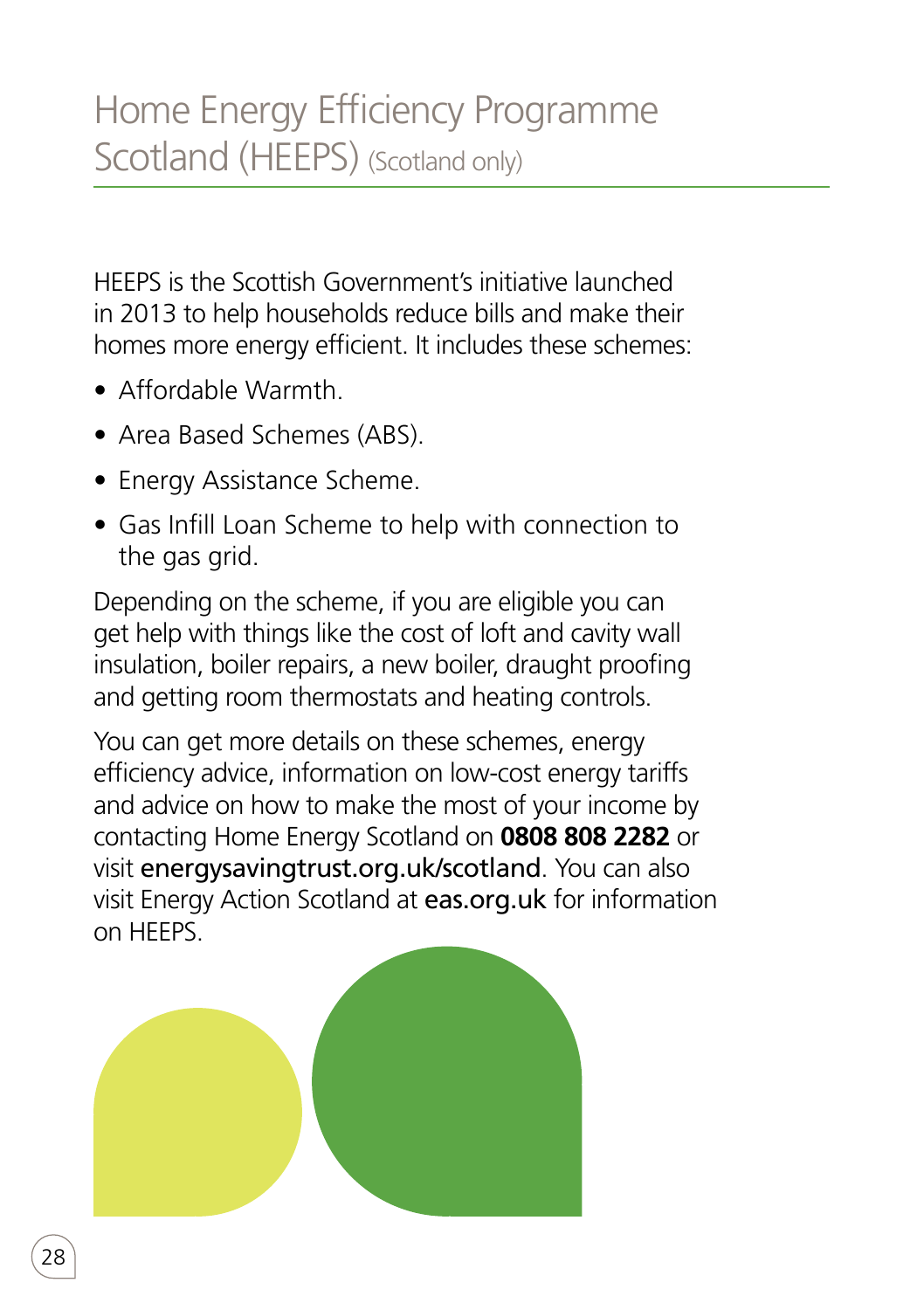# Tips for **saving energy**

There are many things that you can do to make your house more energy efficient and cut your energy bills. You can speak to your energy supplier or for independent advice contact **0300 123 1234** (Energy Saving Trust, England and Wales) or **0808 808 2282** (Home Energy Scotland) or visit gov.uk/energyhelp.

Top tips for saving energy:

1 If you have a timer on your central heating system, set the heating and hot water to come on only when required: 30 minutes before you get up in the morning and set it to switch off 30 minutes before you are due to leave.

2 If you have a hot water tank, set the cylinder thermostat to either 60 degrees Celsius or 140 degrees Fahrenheit. Cylinder thermostats are usually fitted between a quarter and a third of the way up the hot water cylinder.

**3** Close your curtains at dusk to stop heat escaping through the windows and check for draughts around windows and doors.

4 Always turn off the light when you leave a room.

**5** Don't leave appliances on standby and remember not to leave laptops and mobile phones on charge unnecessarily.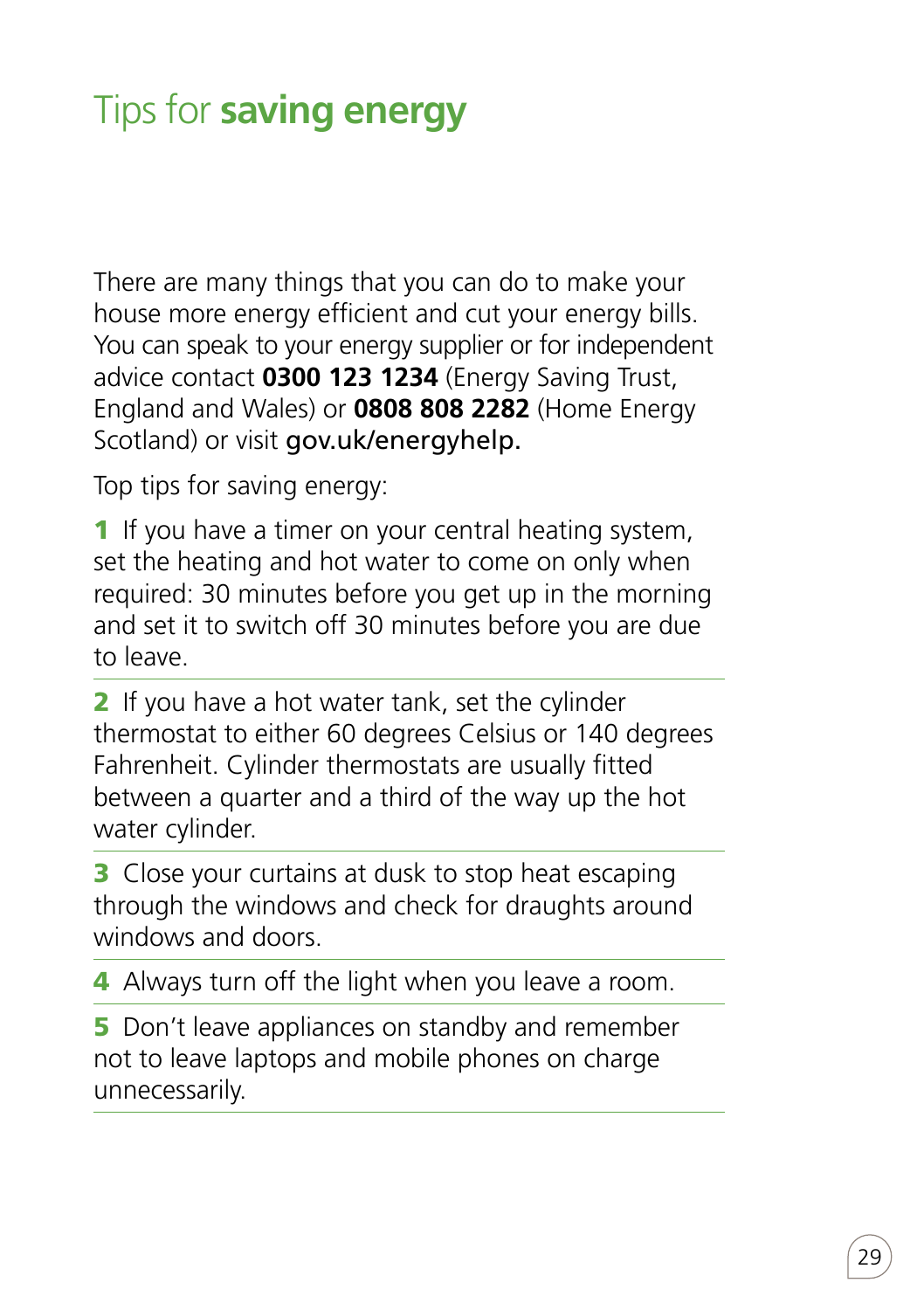**6** When you are doing the washing, try to fill up the machine, tumble dryer or dishwasher. One full load uses less energy than two half loads.

**7** Try and ensure that you only boil as much water as you need.

8 A dripping hot water tap can waste enough energy in a single week to fill half a bath. Fix leaking taps and make sure they are fully turned off.

**9** Get a smart meter and in-home display installed when you are offered one by your energy supplier. The in-home display will show you how much energy you are using so you can work out where there may be opportunities to use less energy and save money. The government wants all households to have a smart meter by 2020.

**10** Do a home energy check to find out about savings of up to £250 a year on household energy bills. Visit the Energy Savings Trust home energy check at hec.est.org.uk in England and Wales and at energysavingtrust.org.uk/scotland/Insulation/ Home-Energy-Check in Scotland. Use this check to get a full report with details of your home's energy use and the savings you could make.

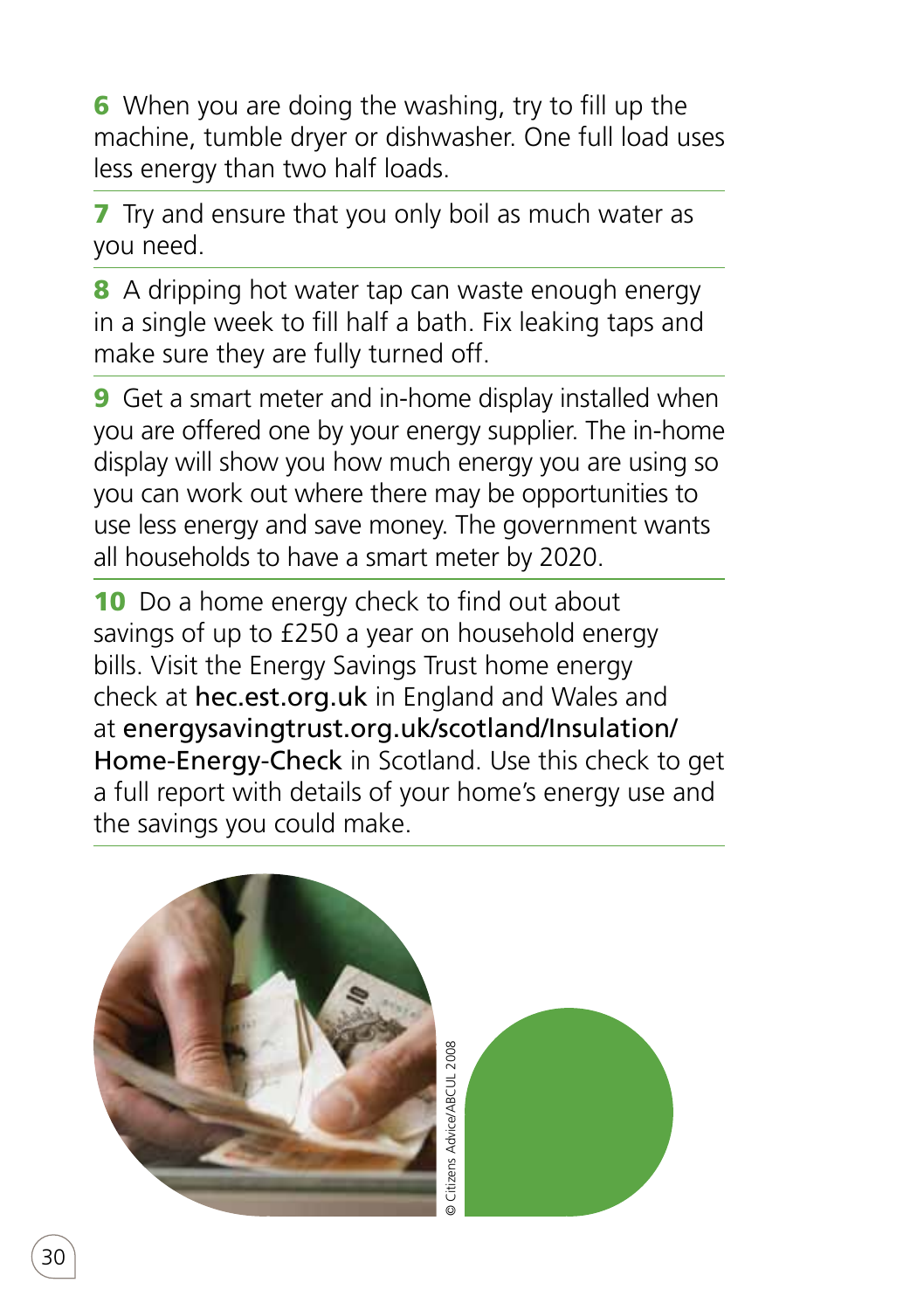## **Getting the best deal – pass it on**

Ron, an 80 year old pensioner, and Sayed, also aged over 60, attended an Energy Best Deal session delivered by Barnet CAB. Following the session Ron switched from his current supplier to a better deal with another company. Sayed, who was already with the company Ron had



switched to, was also offered a better deal.

Over the following months, they consulted with each other and discovered that their supplier was offering a cheaper tariff than the one they were on. Both only use electricity (no gas) and they were able to get a further £20 per year discount.

In total, Ron is saving £140 per year and Sayed is saving just under £100 per year. Both are much happier and have told their supplier that if they put the price up again they will look for a better deal!

Lawrence is a neighbour of Ron and Sayed. He also attended an Energy Best Deal session delivered by Barnet CAB. He wanted to make a saving like his neighbours so, following the session, he booked an advice appointment at the bureau as part of the Energy Best Deal Extra scheme. The adviser helped Lawrence to save £120 per year by changing tariff with his current supplier and he also received an extra £10 from them as compensation for not putting him on the correct tariff.

Lawrence said he wouldn't have had the confidence if it were not for the Energy Best Deal presentation, his neighbours' testimonies and the bureau's advice and support.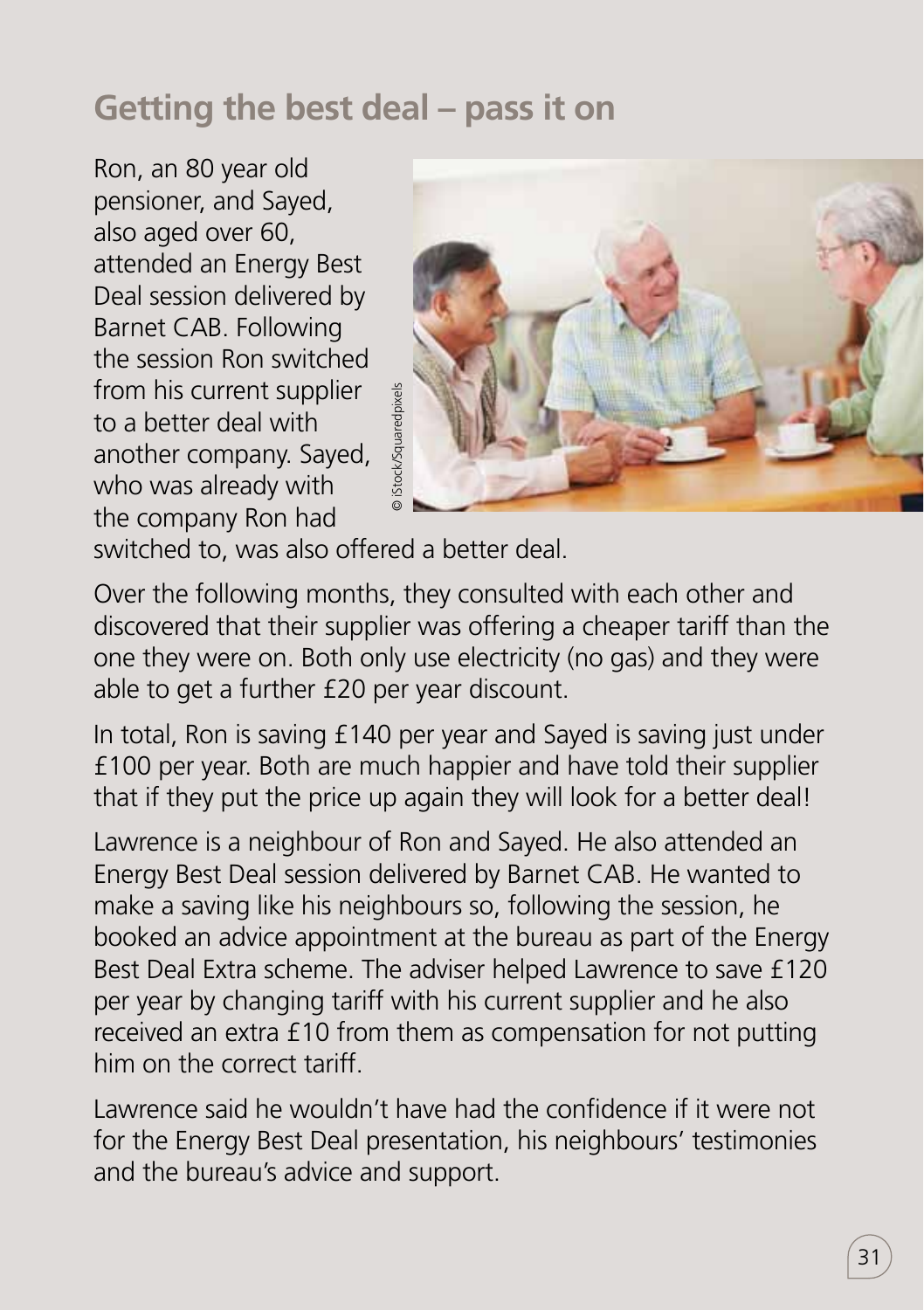# Energy suppliers' **contact numbers**

| <b>Energy company</b>                                | <b>Website</b>          |
|------------------------------------------------------|-------------------------|
| British Gas (including customers of Scottish Gas)    | britishgas.co.uk        |
| Better Energy (gas only)                             | betterenergy.org.uk     |
| Co-operative Energy                                  | cooperativeenergy.coop  |
| daligas (gas only)                                   | daligas.co.uk           |
| Ebico                                                | ebico.org.uk            |
| <b>Economy Energy</b>                                | economyenergy.co.uk     |
| Ecotricity                                           | ecotricity.co.uk        |
| EDF Energy (incl. customers of Seeboard and SWEB)    | edfenergy.com           |
| Extra Energy                                         | extraenergy.com         |
| E.ON                                                 | eonenergy.com           |
| <b>First Utility</b>                                 | first-utility.com       |
| Good Energy                                          | goodenergy.co.uk        |
| Green Energy                                         | greenenergy.uk.com      |
| Green Star                                           | mygreenstarenergy.com   |
| Loco2Energy (electricity only)                       | loco2energy.com         |
| M&S Energy (in association with SSE)                 | mandsenergy.com         |
| npower                                               | npower.com              |
| OVO Energy                                           | ovoenergy.com           |
| Sainsbury's Energy (in association with British Gas) | sainsburysenergy.com    |
| Scottish Power (including Manweb)                    | scottishpower.co.uk     |
| Spark Energy                                         | sparkenergy.co.uk       |
| <b>SSE</b>                                           | sse.co.uk               |
| <b>SSE Atlantic</b>                                  | atlantic.co.uk          |
| SSE Scottish Hydro                                   | hydro.co.uk             |
| <b>SSE Southern Electric</b>                         | southern-electric.co.uk |
| <b>SSE SWALEC</b>                                    | swalec.co.uk            |
| Utilita                                              | utilita.co.uk           |
| Utility Warehouse (owned by Telecom Plus)            | utilitywarehouse.co.uk  |
| Zog Energy (gas only)                                | zogenergy.com           |
|                                                      |                         |

\* Numbers starting with 01 or 02 are typically charged up to 9p per minute if you call from a landline; calls from mobiles free at certain times of the day. Numbers starting with 03 cost no more than calls to 01 or 02 numbers. Calls to 03 numbers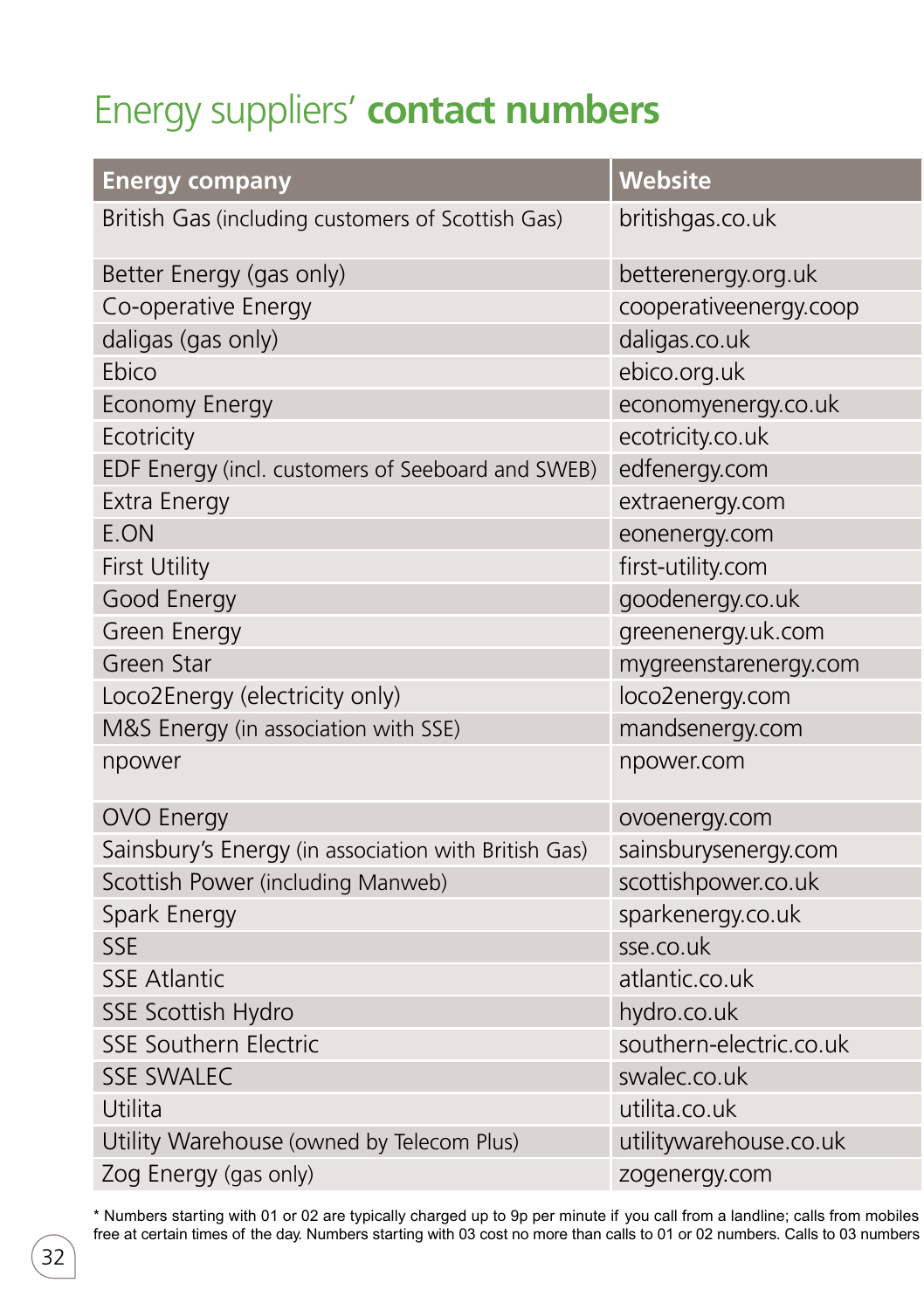| <b>Customer Service</b> | Cheaper from mobile*           | <b>Warm Home Discount</b>                    |
|-------------------------|--------------------------------|----------------------------------------------|
| 0800 048 0202           | 0330 100 0303 prepay           | 0800 072 8625 credit<br>0800 294 8604 prepay |
|                         | 0115 846 0438*                 | Not part of the scheme                       |
| 0800 954 0693           | 01926 516152                   | 0800 954 0693                                |
| 0800 111 4568           |                                | Not part of the scheme                       |
| 0800 458 7689           |                                | 0800 458 7689                                |
| 0844 4096613            |                                | Not part of the scheme                       |
| 0800 030 2302           | 01453 761482                   | Not part of the scheme                       |
| 0800 096 9966           | 0113 820 7117                  | 0808 101 4130                                |
| 0800 953 4774           | 0330 303 4774                  | Not part of the scheme                       |
| 0345 059 9905*          |                                | 0345 052 0000*                               |
| 01926 320 700*          |                                | 0800 138 3342                                |
| 0800 254 0000           | 01249 766090                   | Not part of the scheme                       |
| 0800 783 8851           | 01920 486 156                  | Not part of the scheme                       |
| 0800 012 4510           | 033 0088 1619                  | Not part of the scheme                       |
| 0845 074 3601           | 0330 124 1500                  | Not part of the scheme                       |
| 0800 9 802 473          | Not available                  | 0800 300 111                                 |
| 0800 3169952            | 0330 100 8632<br>0330 100 8625 | 0800 980 5525                                |
| 0800 599 9440           | 01179 303100                   | Not part of the scheme                       |
| 0800 316 0 316          | Not available                  | 0800 077 3827                                |
| 0800 027 0072           | 0345 270 0700                  | 0800 027 0139                                |
| 0345 034 7474*          |                                | Not part of the scheme                       |
| 0800 980 8831           | Not available                  | 0800 300 111                                 |
| 0800 980 8437           | Not available                  | 0800 300 111                                 |
| 0800 980 8754           | Not available                  | 0800 300 111                                 |
| 0800 980 8476           | Not available                  | 0800 300 111                                 |
| 0800 980 9041           | Not available                  | 0800 300 111                                 |
| 03452 072 000           | 01962 397 097                  | Not part of the scheme                       |
| 0800 781 7777           | Not available                  | 0800 781 7777                                |
| hello@zogenergy.com     | Not available                  | Not part of the scheme                       |

between 8p and 40p per minute depending on your call package. Most providers offer call packages that allow calls from landlines and mobiles are included in free call packages.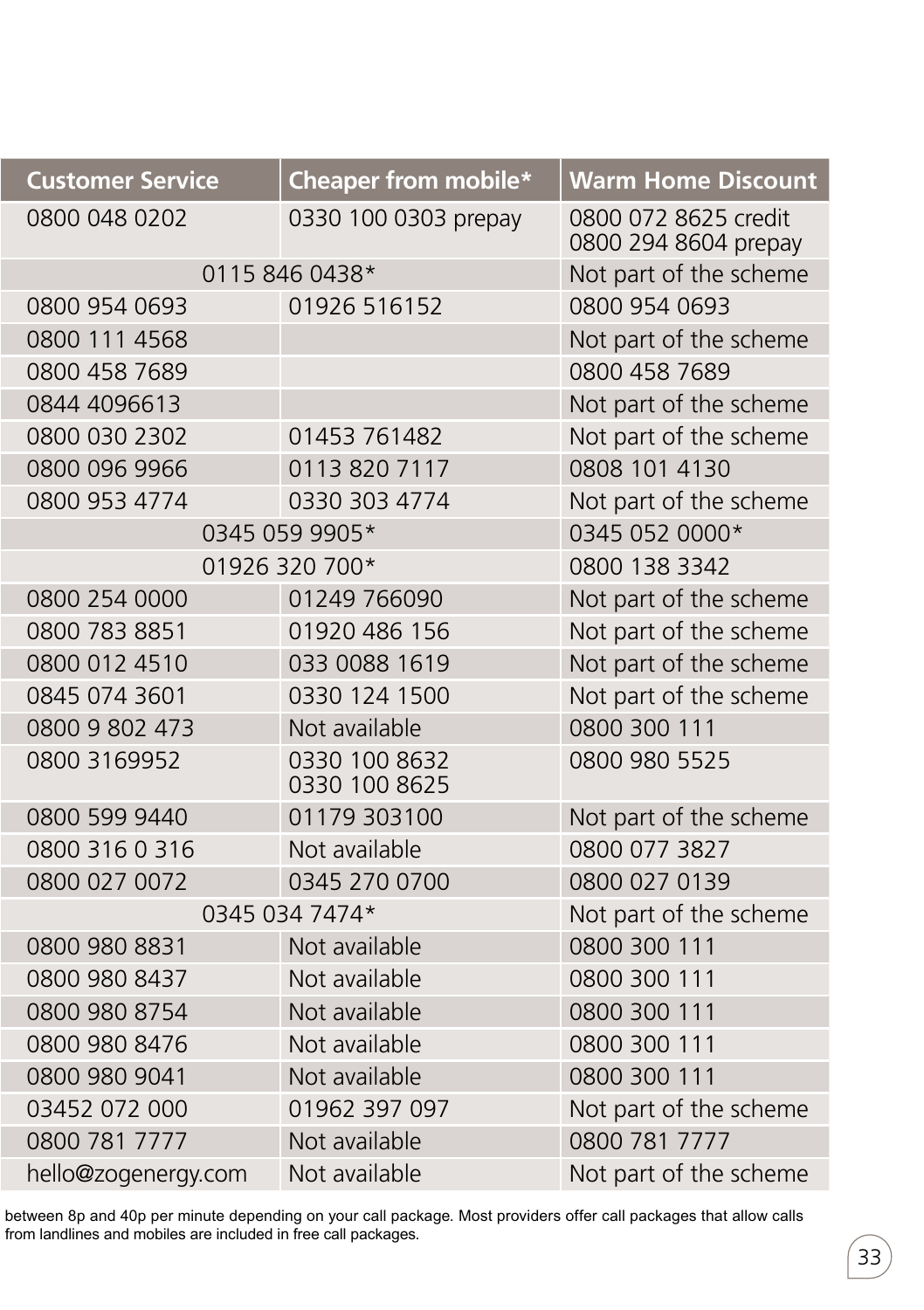# Other useful **contact numbers**

#### **UK wide**

| Citizens Advice consumer service<br>For textphone, dial 18001 followed by the helpline number | 03454 04 05 06 |
|-----------------------------------------------------------------------------------------------|----------------|
| To talk to a Welsh speaking adviser                                                           | 03454 04 05 05 |
| Winter Fuel Payments helpline                                                                 | 08459 15 15 15 |
| Home Heat Helpline                                                                            | 0800 33 66 99  |
| Energy Saving Advice Service (ESAS)                                                           | 0300 123 1234  |

#### **Scotland**

| Home Energy Scotland             | 0808 808 2282 |
|----------------------------------|---------------|
| Home Energy Efficiency Programme | 0808 808 2282 |

#### **Wales**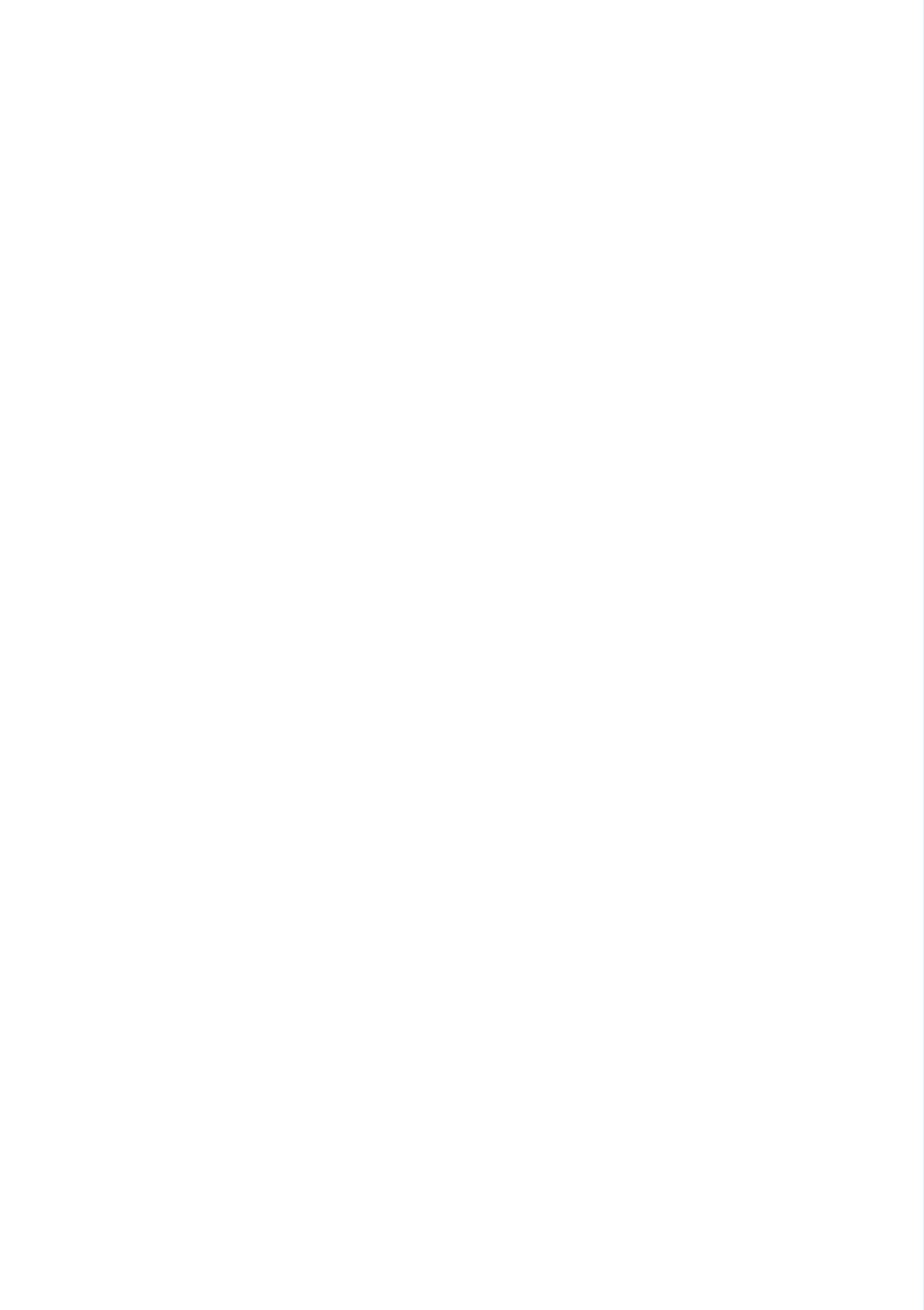Although care has been taken to ensure the accuracy, completeness and reliability of the information provided, Citizens Advice assumes no responsibility. The user of the information agrees that the information is subject to change without notice. To the extent permitted by law, Citizens Advice excludes all liability for any claim, loss, demands or damages of any kind whatsoever (whether such claims, loss, demands or damages were foreseeable, known or otherwise) arising out of or in connection with the drafting, accuracy and/or its interpretation, including without limitation, indirect or consequential loss or damage and whether arising in tort (including negligence), contract or otherwise.

Copyright © 2014 Citizens Advice. All rights reserved. Any reproduction of part or all of the contents in any form is prohibited except with the express written permission of Citizens Advice. All photos posed by models.

Citizens Advice is an operating name of the National Association of Citizens Advice Bureaux, Charity registration number 279057. VAT number 726020276. Company Limited by Guarantee. Registered number 1436945 England. Registered office: Citizens Advice, 3rd Floor North, 200 Aldersgate Street, London, EC1A 4HD.